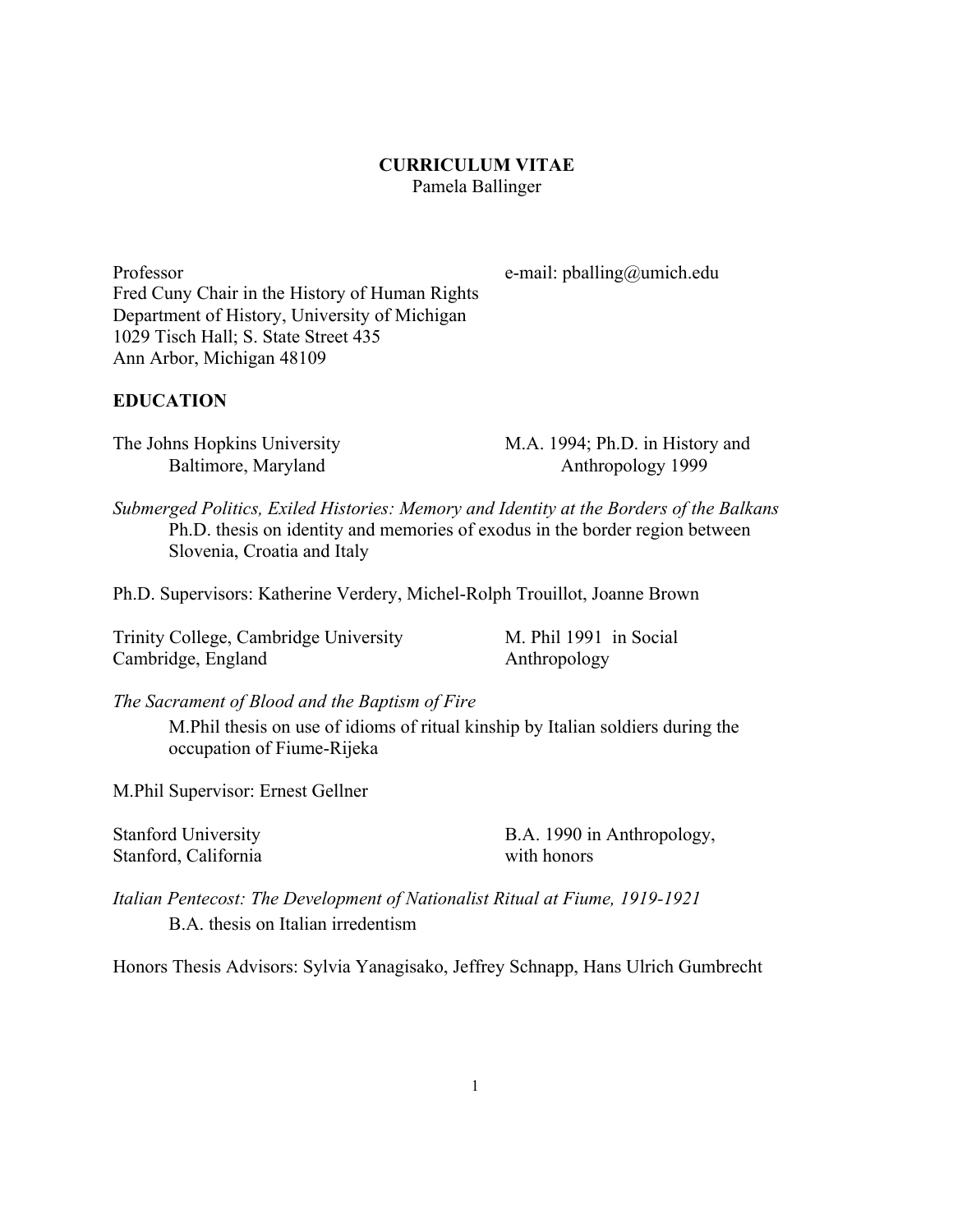## **ACADEMIC EMPLOYMENT**

- 2018-present Fred Cuny Chair in the History of Human Rights, Professor of History, Department of History, University of Michigan
- 2011-2018 Fred Cuny Chair in the History of Human Rights, Associate Professor of History, Department of History, University of Michigan
- 2004-2011 Associate Professor of Anthropology, Bowdoin College
- 1998-2004 Assistant Professor of Anthropology, Bowdoin College
- 2007, 2006 Faculty Lecturer, Rovinj Summer Program, University of Wisconsin
- 2004 Faculty Lecturer, Dubrovnik Summer Program, Northwestern University
- 2003 Faculty Lecturer, Adriatic College, Stanford Alumni Association
- 1997 Co-taught graduate course on "New Perspectives on International Security" with Lynn Eden, Stanford University (Autumn Quarter)
- 1997 Co-taught advanced undergraduate/graduate course on "The Yugoslav Wars" (History/Political Science) with Professor David Holloway, Stanford University (Spring)
- 1993 Teaching Assistant for undergraduate course on "Introductory Anthropology" taught by Elizabeth Sheehan, Johns Hopkins University (Spring Semester)

# **UNIVERSITY ADMINISTRATIVE POSITIONS**

Director, Joint Doctoral Program in Anthropology and History, University of Michigan (2017-2018)

Chair, Department of Sociology and Anthropology, Bowdoin College (2006-2009) Campus-wide First-Year Seminar Program Coordinator, Bowdoin College (2005-2007)

# **GRANTS AND FELLOWSHIPS**

Michigan Humanities Award, University of Michigan (2022)

Trinity College Research Grant in Modern Italian Studies (Cesare Barbieri Grant) (2021-2022) Freiburg Institute for Advanced Studies External Senior Fellowship/Marie Curie Fellow of the European Union (Fall 2021)

Gladys Krieble Delmas Foundation Venetian Research Program Award (2021-2022)

Fellow, Eisenberg Institute for Historical Studies, University of Michigan (2020-2021; 2012-13) Fernand Braudel Senior Fellowship, Department of History and Civilization, European University Institute (summer 2019)

Associate Professor Support Fund, University of Michigan (2016-2017)

Residential Fellowship, Shelby Cullom Davis Center for Historical Studies, Princeton University (2014-2015)

The School of Historical Studies, Institute for Advanced Studies, Princeton (2014, declined)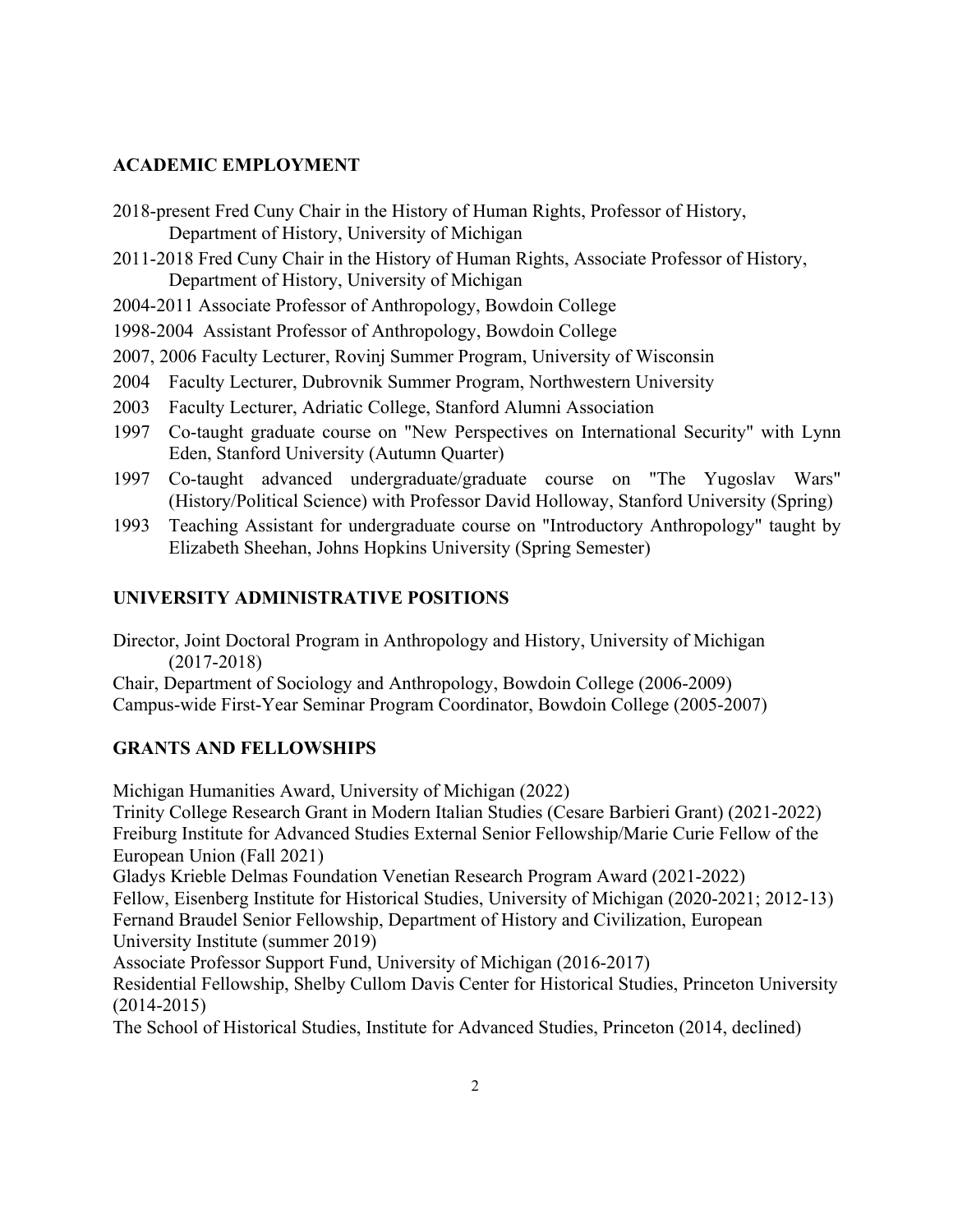Hudson Fellowship, Department of History, University of Michigan (2014, declined; 2021, alternate) National Endowment for the Humanities Fellowship (2010-2011) Frederick Burkhardt Residential Fellowship for Recently Tenured Scholars (2009-2012) Residential Fellowship, Center for Advanced Study in the Behavioral Sciences, Stanford University (2009-2010) Stanford Humanities Center Residential Fellowship, Stanford (2009-2010 declined) Fulbright Fellowship to Italy (2009-2010, declined) Italian Academy Fellowship, Columbia University (Spring 2006) Rusack Coastal Studies Project Initiative Grant, Bowdoin College (2006, 2005) Policy Research Fellowship, National Council for Eurasian and East European Research (2002-2003) Kenan Fellowship, Bowdoin College (2002-2003) Wenner-Gren Small Grant (2001-2002) Italian Academy Fellowship, Columbia University (2002 – declined) NEH Post-Classical Humanistic/Modern Italian Studies Fellowship (Rome Prize), American Academy in Rome (2001-2002) National Endowment for the Humanities Summer Grant (1999) Michigan Society of Fellows (1998-2001 - declined) Charlotte Newcombe Doctoral Dissertation Fellowship (1997-1998) Doctoral Fellow, Stanford Center for International Security and Arms Control (1996-1997) Doctoral Fellowship, Institute for the Study of World Politics (1996) SSRC-MacArthur Peace & Security Dissertation Fellowship (1994-1996) Visiting Student, School of Slavonic and East European Studies (9/94-12/94) SSRC-Western Europe Dissertation Fellowship (1994-95) Wenner-Gren Small Grant (1994-1995) Fulbright Fellowship to Italy (1994-1995, converted to travel grant) American Council of Learned Societies Graduate Fellowship (1994-1995 - declined) International Research & Exchanges Board Dissertation Fellowship (1994 - declined) RISM Landes Dissertation Fellowship (1994 - declined) Pre-Dissertation Fellowship, Council for European Studies (1993) RISM Landes Training Grant, Research Institute for the Study of Man (1993 - declined) Fellowship to Villa Spelman Program in History, Johns Hopkins (Autumn 1992) Singleton Fellowship, Johns Hopkins (1992) Owen Fellowship, Johns Hopkins (1991-1994) National Science Foundation Graduate Fellowship (1990-1993) Jacob Javits Graduate Fellowship (1990 - declined) Small Grant for Research, Trinity College (1991) Small Grant for Undergraduate Research, Stanford (1989)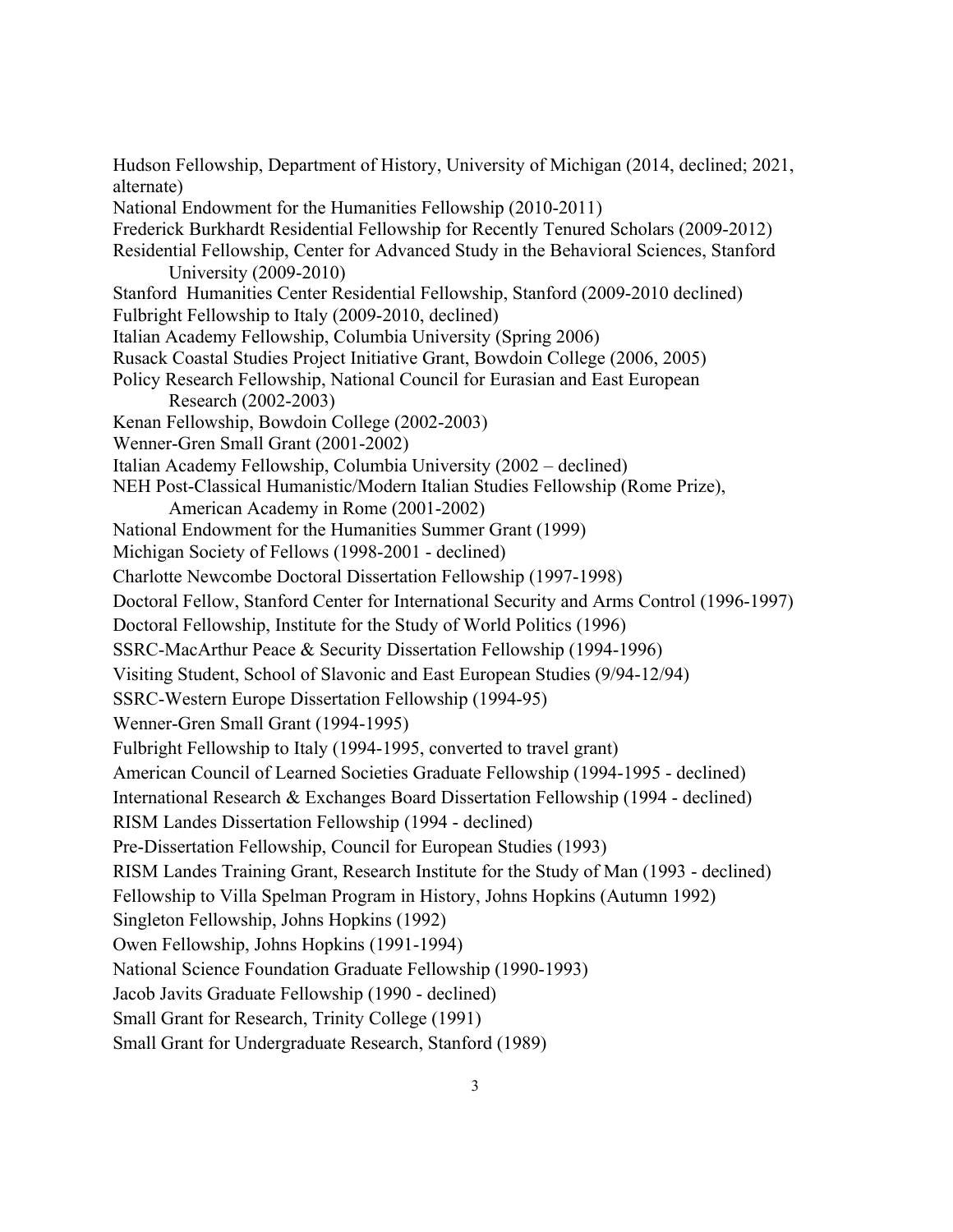#### **AWARDS AND HONORS**

Helen and Howard Marraro Book Prize for the Society for Italian Historical Studies, AHA (2021) American Association for Italian Studies Book Prize (History, Society and Politics) (2021) Undergraduate Teaching Award, Department of History, University of Michigan (2020) Second Prize, R. John Rath Prize, Center for Austrian Studies, University of Minnesota (2012) First Prize, Graduate Student Essay Competition, Society for the Anthropology of Europe (1994) Carlsmith Merrill Award (Outstanding Student in the Social Sciences), Stanford (1990) Firestone Medal for Excellence in Research, Stanford (1990) Dean's Award for Academic Excellence, Stanford (1990) Phi Beta Kappa (1990) President's Award for Academic Excellence in the Freshman Year, Stanford (1987) Wohelo Medallion (Campfire's highest honor, equivalent of Eagle Scout, 1986)

### **BOOKS**

Research underway for *Materializing Empire: Infrastructures of Italian Fascism.*

- In preparation *An Intimate Sea: Sovereignties, Cartographies and Nature along the Modern Adriatic.* Expressed interest from Cornell University Press, Purdue University Press, Stanford University Press.
- 2020 *The World Refugees Made: Decolonization and the Foundation of Postwar Italy.* Cornell University Press. \* Winner of AAIS 2020 Book Prize \*Winner of Helen and Howard Marraro Prize, Society for Italian Historical Studies/AHA
- 2010 *La Memoria dell'Esilio: Esodo e Identità nella Marca Giuliana*. Pietro Meneghelli, trans. Rome: Veltro Editrice. Italian translation of *History in Exile* with a new preface.
- 2003 *History in Exile: Memory and Identity at the Borders of the Balkans*. Princeton: Princeton University Press.

#### **GUEST EDITOR**

- 2017 Special Forum: Recursive Easts, Shifting Peripheries: Whither Europe's 'Easts' and 'Peripheries'? *East European Politics and Societies*.
- 2011 Gendering the History of Spiritualities and Secularisms in Southeastern Europe. Special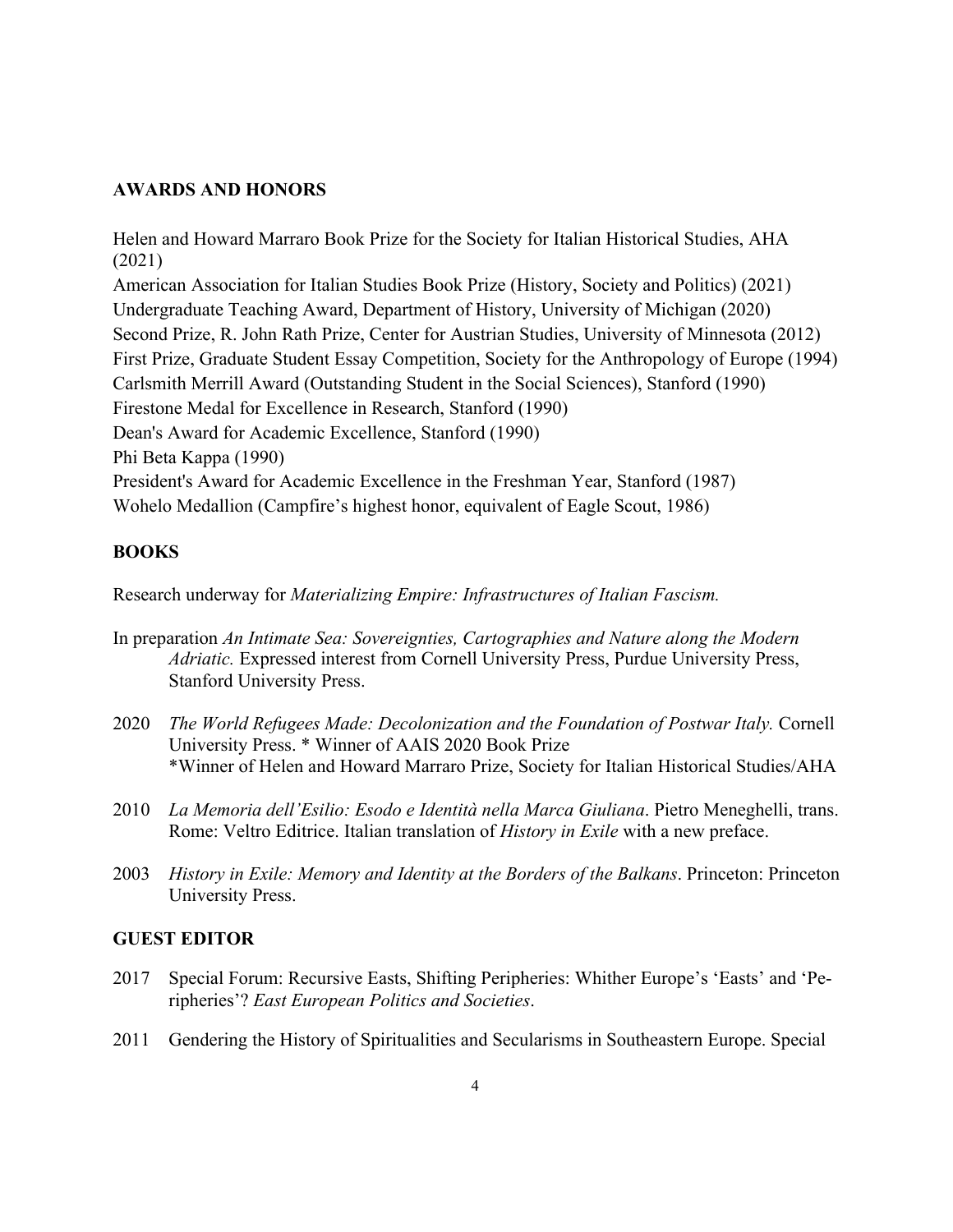Theme Issue of *Aspasia: The International Yearbook of Central, Eastern, and Southeastern European Women's and Gender History.* Volume 5. Co-edited with Kristen Ghodsee.

### **JOURNAL ARTICLES**

- 2022 Afterword: The Futures of Post-Displacement. Forthcoming in the *Journal of Modern Italian Studies*.
- 2018 A Sea of Difference, A History of Gaps: Migrations between Italy and Albania, 1939-1992. *Comparative Studies in Society and History* 60(1): 90-118.
- 2018 Caught in the Double Bind? Italian Settlers and Refugees from Cyrenaica, 1943-1960. *ASEI* (*Archivio storico dell'Emigrazione Italiana*) 14: 68-82.
- 2017 Introduction: Recursive Easts, Shifting Peripheries: Whither Europe's 'Easts' and 'Peripheries'?. *East European Politics and Societies* 31(1): 3-10.
- 2017 Whatever Happened to Eastern Europe? Revisiting Europe's Eastern Peripheries*. East European Politics and Societies* 31(1): 44-67.
- 2016 Colonial Twilight: Italian Settlers and the Long Decolonization of Libya. *Journal of Contemporary History* 51(4): 813-838.
- 2016 Partial Repetitions. Forum on Brexit Referendum: First Reactions from Anthropology. *Social Anthropology* 24(4): 500-501.
- 2014 *Rifugiati* (Forum on Peter Gatrell's *The Making of the Modern Refugee)*. *Il Mestiere di Storico* VI (1): 23-27.
- 2014 Storia in chiave 'traduttive'? Nuovi indirizzi per la storiografia sulla regione adriatica nordorientale (History in a Translative Key? New Directions for the Historiography of the Northeastern Adriatic Border Region). Special forum on "Il confine nordorientale. temi e prospettive nella storiografia recente." *Memoria e Ricerca* 45: 104-109*.*
- 2014 Mobile Natures: Tourism, Symbolic Geographies, and Environmental Protection on the Croatian Adriatic. *Journal of Tourism History* 6(2-3): 194-209.
- 2013 Impossible Returns, Enduring Legacies: Recent Historiography of Displacement and the Reconstruction of Europe after World War II (review essay). *Contemporary European History* 22(1): 127-138.
- 2012 The History of Human Rights: The Big Bang of an Emerging Field or Flash in the Pan? *New Global Studies* 6(3): 1-20.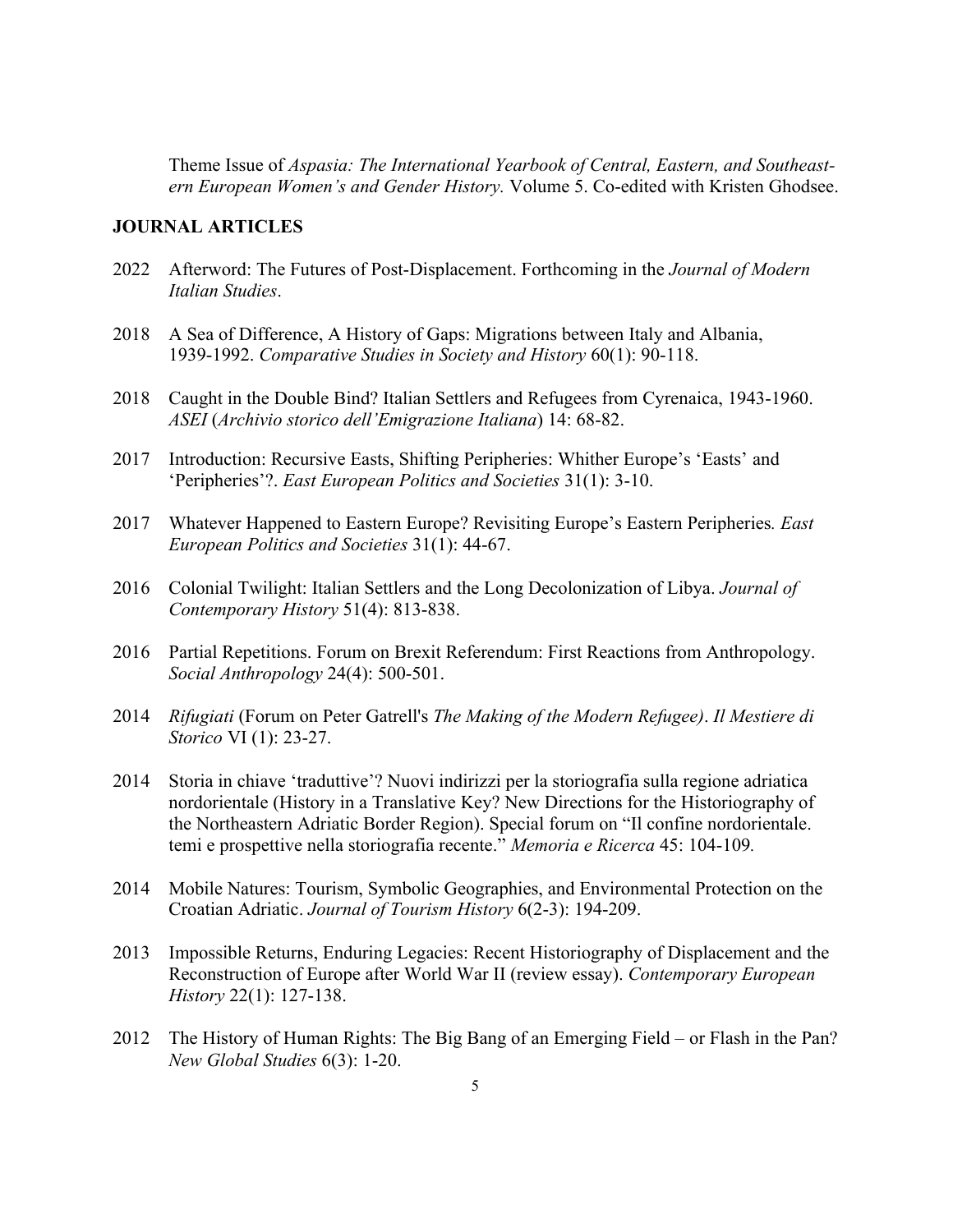- 2012 Entangled Histories or 'Extruded' Histories? Displacement, Refugees, and Repatriation after World War II. *Journal of Refugee Studies* 25(3): 366-386.
- 2012 History's Illegibles: National Indeterminacy in Istria. *Austrian History Yearbook* 43: 116-137.
- 2011 Socialist Secularism: Gender, Religion, and Muslim Women's Emancipation in Bulgaria and Yugoslavia, 1945-1991. Co-authored with Kristen Ghodsee. *Aspasia* 5: 6-27.
- 2011 Introduction: Gendering the History of Spiritualities and Secularisms in Southeastern Europe. Co-authored with Kristen Ghodsee. *Aspasia* 5: 1-5.
- 2011 Adriatic Forum: A Comment. *Austrian History Yearbook* 42: 56-63.
- 2011 At the Borders of Force. In *Postwar Reconstruction in Europe: International Perspectives, 1945-1948*. Mark Mazower, David Feldman, and Jessica Reinisch, eds. *Past and Present* Supplement Series 210: 158-176.
- 2007 Beyond the 'New' Regional Question?: Regions, Territoriality, and the Space of Anthropology in Southeastern Europe. *Ethnologia Balkanica* 11: 59-78.
- 2007 Borders of the Nation, Borders of Citizenship: Italian Repatriation and the Redefinition of National Identity after World War II. *Comparative Studies in Society and History* 49(3): 713-741.
- 2006 Opting for Identity: The Politics of International Refugee Relief in Venezia Giulia, 1948- 1952. *Acta Histriae* 14(1): 115-136.
- 2006 Trieste: The City as Displaced Persons Camp. *Jahrbücher für Geschichte und Kultur Südosteuropas (Yearbook for the History and Culture of South Eastern Europe)* 8: 153- 174.
- 2006 Lines in the Water, Peoples on the Map: Maritime Museums and the Representation of Cultural Boundaries in the Upper Adriatic. *Narodna umjetnost* 43(1): 15-39.
- 2004 Exhumed Histories: Trieste and the Politics of (Exclusive) Victimhood. *The Journal of Southern Europe and the Balkans* 6(2): 145-159.
- 2004 Selling Croatia or Selling Out Croatia? Tourism, Privatization, and Coastal Development Issues in a 'New' Democracy. *Working paper series*, National Council for Eurasian and East European Research.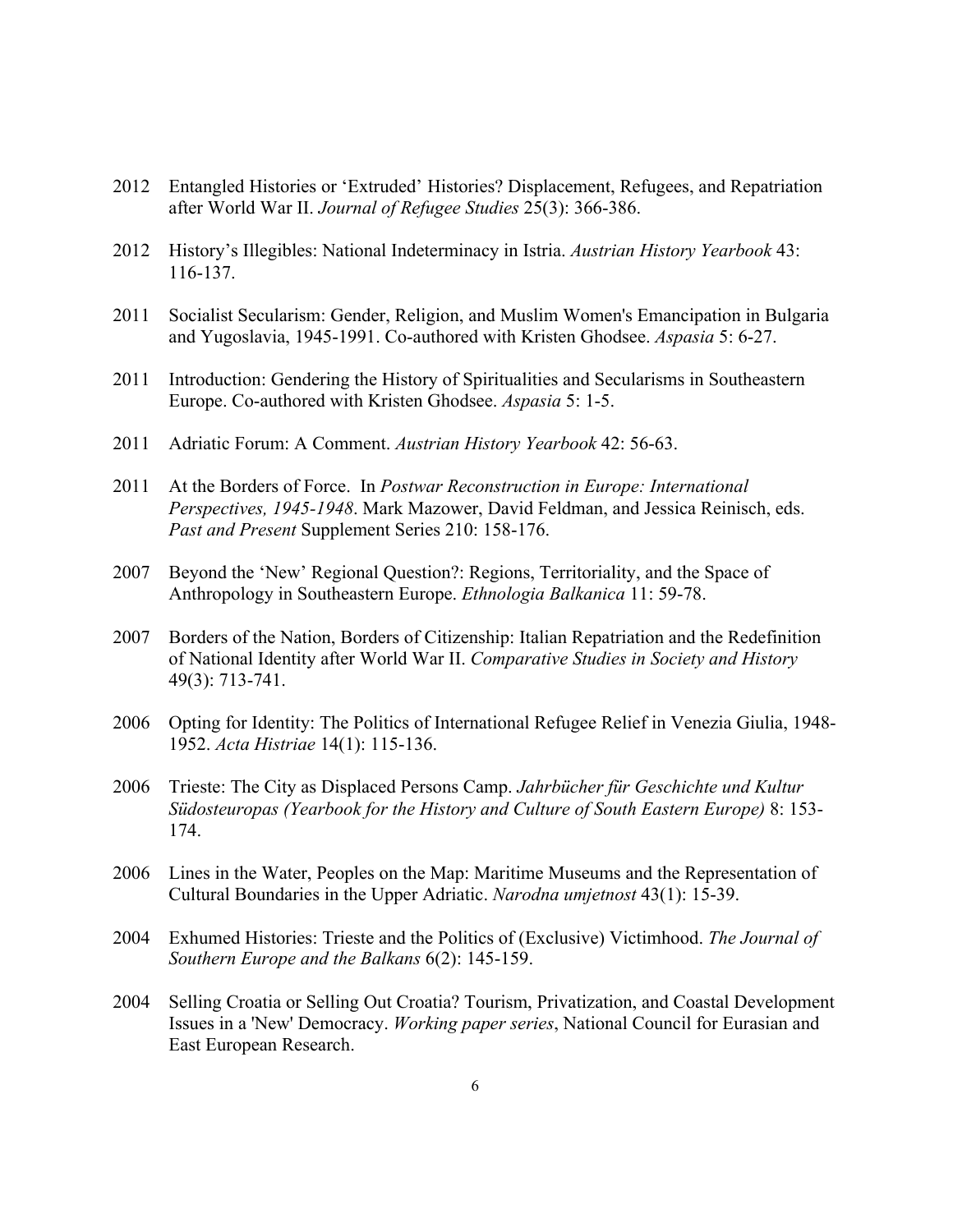- 2004 'Authentic Hybrids' in the Balkan Borderlands. *Current Anthropology* 45(1): 31-60.
- 2003 Imperial Nostalgia: Mythologizing Habsburg Trieste. *Journal of Modern Italian Studies* 8(1): 84-101.
- 2001 La Pentecoste italiana: accogliere il verbo della fede italica. Lo sviluppo del rituale nazionalistico a Fiume, 1919-1921. Roberto Dedenaro, trans. *Qualestoria* 29(2): 123-142.
- 2000 Who defines and remembers genocide after the Cold War? Contested memories of partisan massacre in Venezia Giulia in 1943-1945. *Journal of Genocide Research* 2(1): 11-30.
- 1999 Definitional Dilemmas: Southeastern Europe as 'Culture Area'? *Balkanologie* 3(2): 73-91.
- 1998 The Culture of Survivors: Post-Traumatic Stress Disorder and Traumatic Memory. *History and Memory* 10 (1): 99-132.
- 1998 Remembering the Istrian Exodus: Memory in a Trans-State Context. In *Proceedings of the Mediterranean Ethnological Summer School* 2: 51-70.
- 1997 Rewriting the Text of the Nation: D'Annunzio at Fiume. *Quaderni* [Centro di Ricerche Storiche di Rovigno] XI: 117-155.

## **CHAPTERS IN BOOKS**

- 2022 New Neighbors' Land: Istria and the Complexities of Solidarity. *In* No Neighbors' Land. Małgorzata Łukianow, Sabine Rutar, and Anna Wylegała,eds. Forthcoming from Palgrave Macmillan.
- 2020 Italian Decolonization: Multidirectional Migrations, Multidirectional Memories. In *The Cultural Trauma of Decolonization: Colonial Returnees in the National Imagination*. Ron Eyerman and Giuseppe Sciortino, eds. Pp. 27-56. London: Palgrave Macmillan.
- 2018 Wartime Evacuations and the Restoration of Italian Families after 1945: A Critical Prehistory for Family Reunification Policy? In *Family, Separation and Migration: An Evolution-Involution of the Global Refugee Crisis*. Oana Scarlatescu and Oreste Foppiani, eds. Pp. 253-264. Bern: Peter Lang.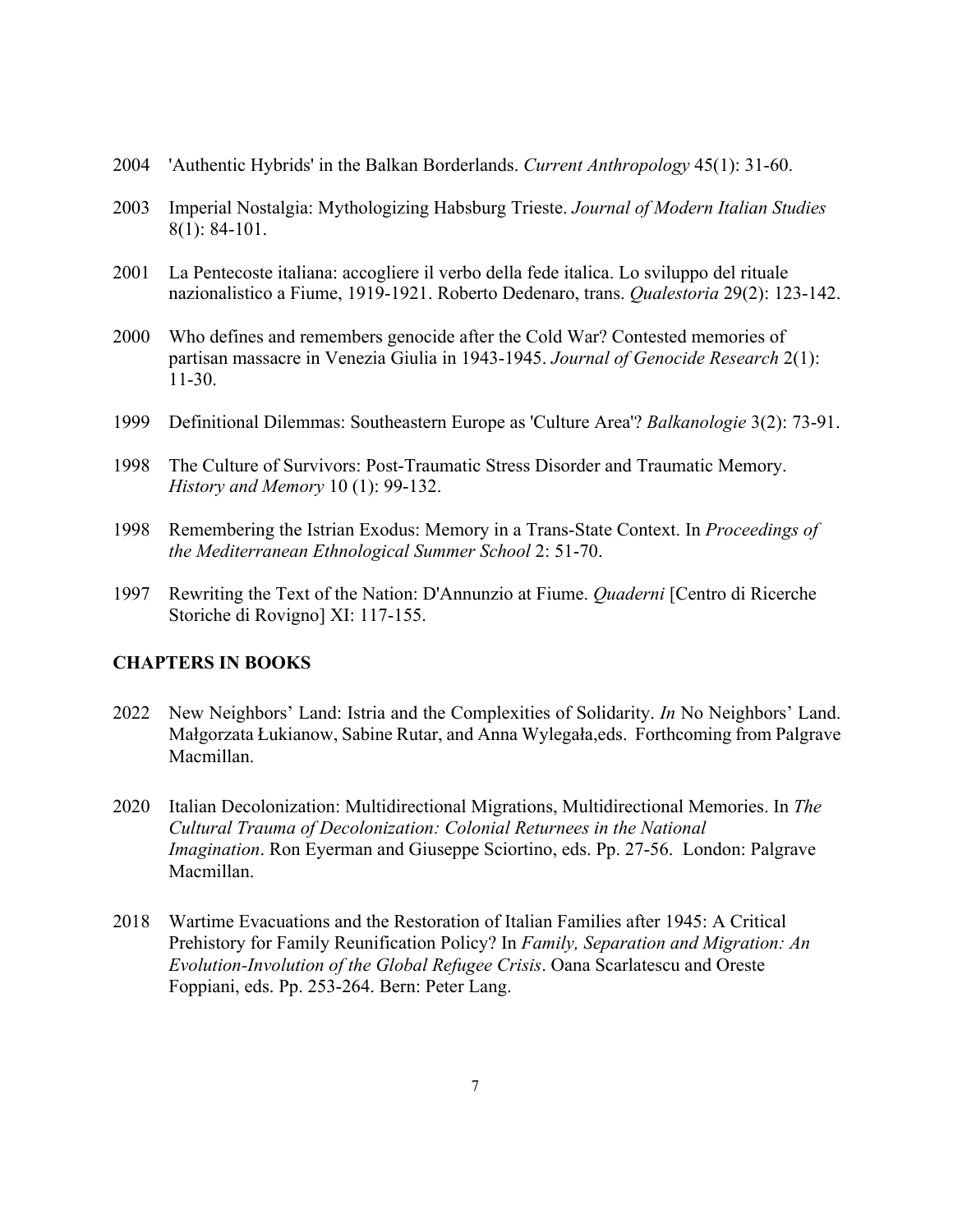- 2016 Remapping the Istrian Exodus: New Interpretive Frameworks. *At Home but Foreigners: Population Transfers in 20th Century Istria*. Katja Hrobat Virloget, Catherine Gousseff, and Gustavo Corni, eds. Pp. 69-90. Koper: Univerziteta zalozba Annales.
- 2016 Beyond the Italies? Italy as a Mobile Subject. In *Italian Mobilities.* Ruth Ben-Ghiat and Stephanie Malia Hom, eds. Pp. 20-45. New York: Routledge University Press.
- 2014 Multiculturalism against the State: Lessons from Istria. In *Understanding Multiculturalism: Central Europe and the Habsburg Experience.* Johannes Feichtinger and Gary Cohen, ed. Pp. 101-121. Oxford: Berghahn Press.
- 2013 Liquid Borderlands, Inelastic Sea? Mapping the Eastern Adriatic. In *Shatterzone of Empires: Coexistence and Violence in the German, Habsburg, Russian and Ottoman Borderlands*. Omer Bartov and Eric Weitz, eds. Pp. 423-437. Bloomington: Indiana University Press.
- 2012 Borders and the Rhythms of Displacement, Emplacement and Mobility. In *The Blackwell Companion to Border Studies*. Thomas Wilson and Hastings Donnan, eds. Pp. 389-404. Oxford: Blackwell.
- 2011 National Refugees, Displaced Persons, and the Reconstruction of Italy. In *The Disentanglement of Populations: Migration, Expulsion and Displacement in Post-War Europe, 1944-1949*. Jessica Reinisch and Elizabeth White, eds. Pp. 113-140. Houndmills: Palgrave Macmillan.
- 2009 Cleansed of Experience? Genocide, Ethnic Cleansing, and the Challenges of Anthropological Representation. In *Genocide: Truth, Memory, and Representation*. Alex Hinton and Kevin O'Neill, eds. Pp. 279-316. Durham: Duke University Press.
- 2007 La frantumazione dello spazio adriatico (The Breaking of the Adriatic Seascape). In *Immaginare l'Adriatico*. Emilio Cocco and Everardo Minardi, eds. Pp. 27-44. Milan: Franco Angeli.
- 2006 Watery Spaces, Globalizing Places: Ownership and Access in Postsocialist Croatia. In *European Responses to Globalization: Resistance, Adaptation and Alternatives*. Janet Laible and Henri Barkey, eds. Pp. 153-177. Amsterdam: Elsevier Press.
- 2006 How to Detect Culture and its Effects. In *Oxford Handbook of Contextual Political Analysis*. Charles Tilly and Robert Goodin, eds. Pp. 341-359. Oxford: Oxford University Press.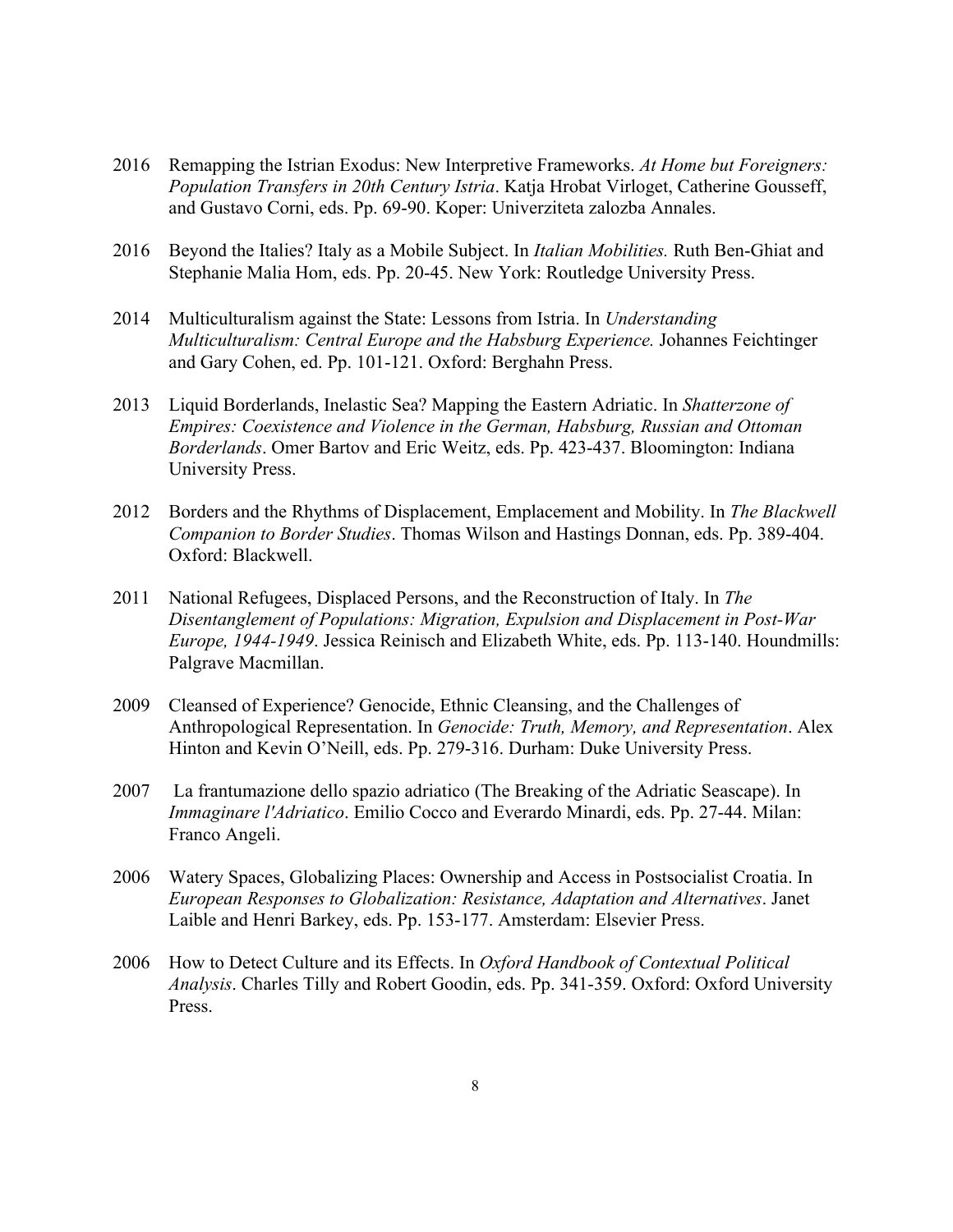- 2003 Europe. In *Race and Ethnicity: An Anthropological Focus on the United States and the World*. Raymond Scupin, ed. Pp. 403-434. Upper Saddle River: Prentice Hall. (Revised edition 2009.)
- 1999 The Politics of the Past: Redefining Insecurity Along the 'World's Most Open Border.' In *Cultures of Insecurity: States, Communities, and the Production of Danger*. Jutta Weldes, Mark Laffey, Hugh Gusterson, and Raymond Duvall, eds. Pp. 63-90. Minneapolis: University of Minnesota Press.
- 1998 '*Convivenza e Civiltà*': Visions of Europe at the Edge of the Balkans. In *The Yugoslav Conflict and its Implications for International Relations*. Stefano Bianchini and Robert Craig Nation, eds. Pp. 223-242. Ravenna: Longo Editore.
- 1996 Blutopfer und Feuertaufe. Der Kriegerritus der Arditi (The Sacrament of Blood and the Baptism of Fire: Celebrating the Warlike Rite of the Italian Arditi). In *Der Dichter als Kommandant: D'Annunzio erobert Fiume*. Hans Ulrich Gumbrecht, Friedrich Kittler, and Bernhard Siegert, eds. Pp. 175-202. Munich: Wilhelm Fink Verlag.
- 1996 The Istrian *Esodo*. Silences and Presences in the Construction of Exodus. In *War, Exile, and Everyday Life*. Maja Povrzanović and Renata Jambrešić Kirin, eds. Pp. 117-132. Zagreb: Institute of Ethnology and Folklore.
- 1994 Italian Pentecost: Receiving the Word of the Italian Faith. The Development of Nationalistic Ritual at Fiume. In *Proceedings of the International Congress on Nationalism in Europe, Past and Present*. Justo G. Beramendi, Ramón Máiz, & Xosé M. Núñez, eds. Pp. 623-649. Santiago de Compostela: University of Santiago de Compostela Press.

#### **ENCYCLOPEDIA ENTRIES**

- 2006 "Culture" and "Slavs." Entries for "Italian Fascism." *World Fascism: A Historical Encyclopedia.* Cyprian Blamires, ed. ABC-CLIO.
- 2006. "Turin." Entry in *World Book Encyclopedia*.
- 2004 "Trieste. " Entry in *World Book Encyclopedia*.

#### **BOOK REVIEWS**

2020 Review of *Mussolini's Nation-Empire: Sovereignty and Settlement in Italy's Borderlands, 1922–1943*. *Modern Italy* 25(1): 103-105.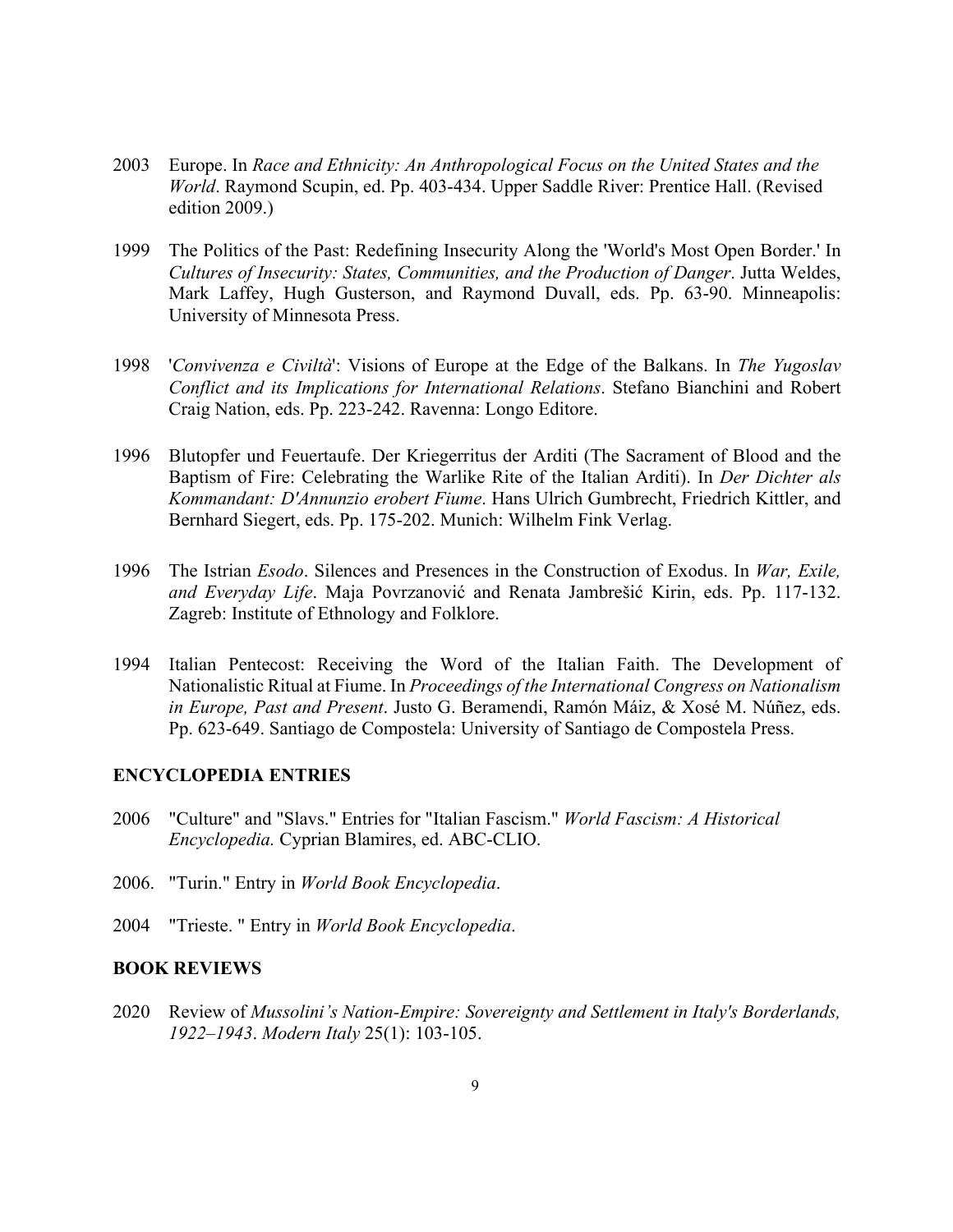- Review of *Globalizing Southeastern Europe: Emigrants, America, and the State since the Late Nineteenth Century. American Historical Review* 4(1): 1343-44.
- Review of *My Father's Wars: Migration, Memory and the Violence of a Century*. *American Anthropologist* 117 (4): 878-879.
- Review of *Sarajevo under Siege: Anthropology in Wartime*. *Slavic Review* 69(3): 752- 754.
- Review of *Colonial Memory and Postcolonial Europe. Comparative Studies in Society and History* 51(3): 677-678.
- Review of *Other People's Anthropologies*. *Anthropos* 104(2): 583-584.
- Review of *Anthropology of Europe*. *Journal of the Royal Anthropological Institute* 14(2): 471-472.
- Review of *History, Memory, and Identity in Post-Soviet Estonia: The End of a Collective Farm*. *Journal of the Royal Anthropological Institute* (N.S.) 13: 511.
- Review of *Making Trieste Italian*. *American Historical Review* 111(4): 1275-1276.
- Review of *Il dolore e l'esilio*. *Journal of Modern Italian Studies* 11(1): 102-103
- Review of *Balkan Identities. Slavic Review* 65(1): 155.
- Review of *Mediterranean Ethnological Summer School (MESS), Volume 6*. *Anthropology of East Europe Review* 24(2): 101-102.
- Review of *Remembering Karelia*. *Journal of the Royal Anthropological Institute* 11(3): 589.
- Review of *A Tragedy Revealed*. *Annali d'Italianistica* 23: 333.
- Review of *The Past in Question. Slavic Review* 83(4): 869-870.
- Review of *The Problem of Trieste and the Italo-Yugoslav Border*. *Journal of Modern Italian Studies* 6(3): 444-446.
- Review of *Imagining the Balkans*. *American Ethnologist*. 27(2): 492-494.

### **OTHER MEDIA**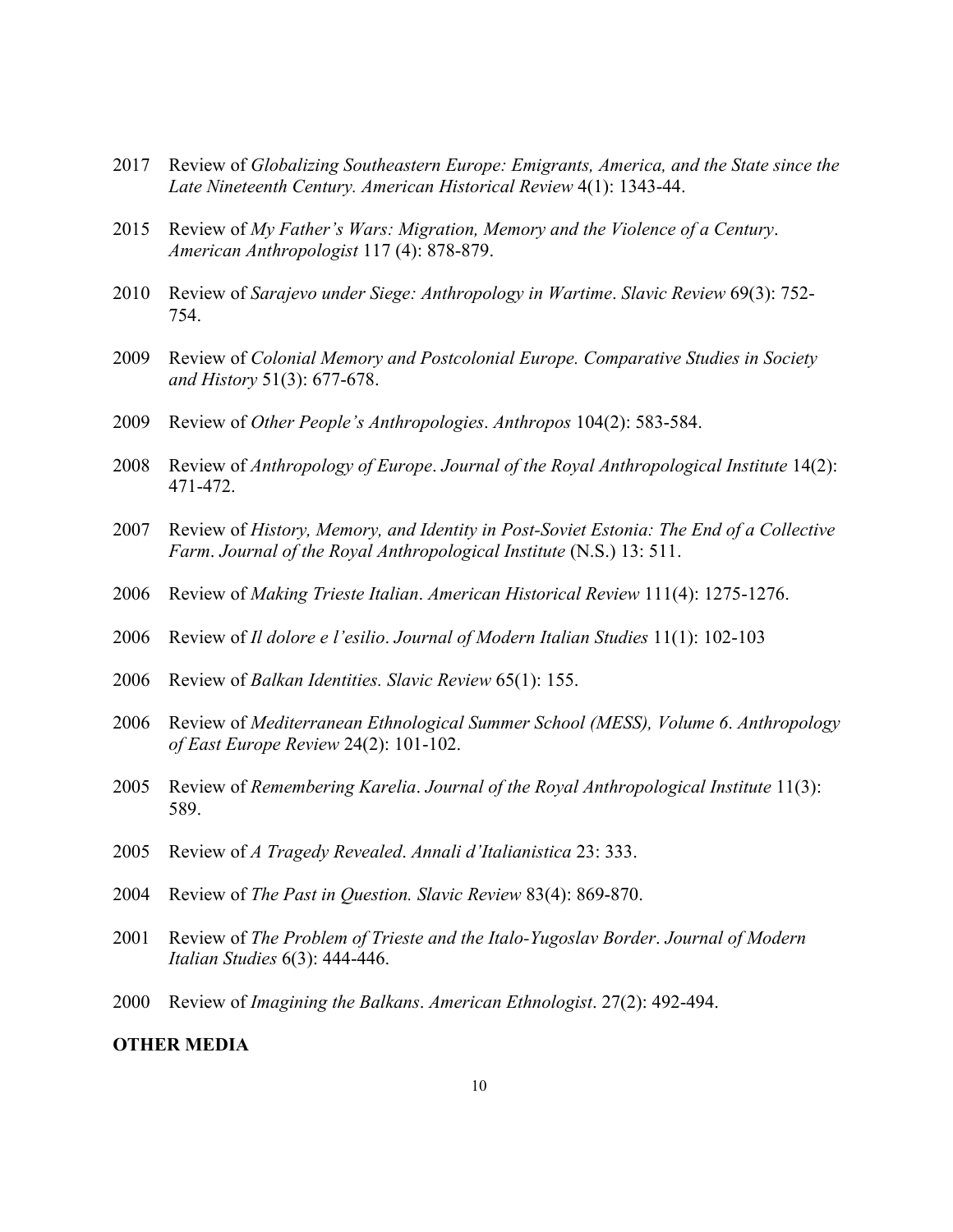- 2021 "Seattle's Capitol Hill Occupied Protest One Year Later." *Public Seminar* (July 2021). https://publicseminar.org/essays/seattles-capitol-hill-occupied-protest-one-year-later/
- 2020 "The struggle to document covid-19 for future generations," *Washington Post* (December 1, 2020): https://www.washingtonpost.com/outlook/2020/12/01/struggle-documentcovid-19-future-generations/
- 2018 "Ketron, my 'island of broken dreams,'" *Seattle Times* (September 7, 2018): https://www.seattletimes.com/author/pamela-ballinger/
- 2015 Informal consultant to PBS "Finding your roots: Lidia Bastianich" (first aired March 1, 2016).
- 2015 Lessons from Europe's Refugee Pasts. Post for "The Reluctant Internationalists" (9 November 2015):

http://www.bbk.ac.uk/reluctantinternationalists/blog/lessons-from-europes-refugee-pasts/

- 2014 Radio interview with RadioCapodistria, Koper, Slovenia (April 19, 2014).
- 2007 Interview with Voice of America Croatia on Basovizza/Giorno del Ricordo (February 2007).

### **KEYNOTES**

- 2020 The World Refugees Made: Museums and Memories of the Istrian Exodus. Identity on the Line Project. National Museum of Contemporary History, Ljubljana, Slovenia (November 2020).
- 2018 On the Shores of Habsburg Memory: A Tale of Two Cities. Keynote address at workshop, "Memories of the Habsburg Empire," University of Oslo (UiO) (September 2018).
- 2016 A Sea of Difference? Regime Collapse and Migrations from Albania to Italy, 1945-1992. Keynote address at Annual SOYUZ Symposium, University of Chicago (March 2016).
- 2013 Adrift on the sea of theory? Anchoring sociology in the lived seascape. Keynote address for the conference "Sociology at Sea: Culture, Economy and Society in a Maritime Perspective," University of Zadar, Zadar, Croatia (September 2013).
- 2012 The History of Human Rights: An Emerging Field. Keynote address delivered at the conference "Law and Human Rights in Global History," University of Michigan (March 2012).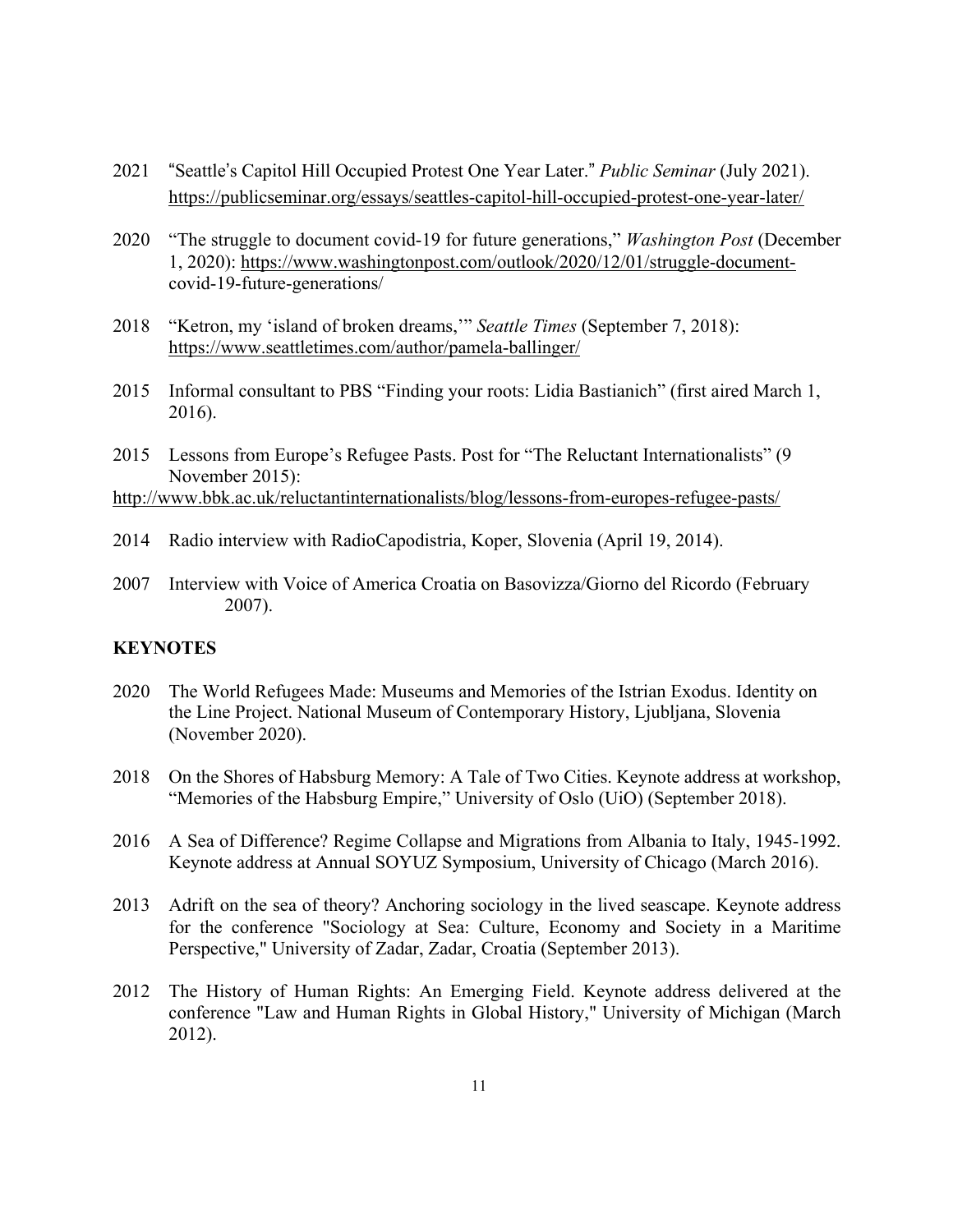2007 Between Region and Nation: The Space of Anthropology. Keynote address given at the 4<sup>th</sup> InASEA (International Association for the Anthropology of Southeastern Europe) Conference, Timisoara, Romania (May 2007).

### **CONFERENCES, WORKSHOPS AND LECTURE SERIES ORGANIZED**

- 2017 The Future of War and Peace. LSA Bicentennial Symposium, University of Michigan (November 2017).
- 2013 Symposium, "What is the Future of Islands?" held at International Institute, University of Michigan. Co-organized with Ken Kollman. Held at University of Michigan (November 2013).
- 2013 Workshop "Beyond the Cold War," Department of History, University of Michigan. Coorganized with Penny Von Eschen. Partner institutions: Sung Kong Hoe University of Seoul, University of Ljubljana, and University of Rijeka. Held at University of Michigan (November 2013).
- 2012 Symposium, "Translating Human Rights" held at International Institute, University of Michigan. Co-organized with Ken Kollman, Christi Merrill, and Yopi Prins. Held at University of Michigan (October 2012).
- 2009 ACLS sponsored workshop on "Spiritualities and Secularisms in Southeastern Europe." Co-organized with Kristen Ghodsee. Held at Bowdoin College (October 2009).
- 2006 Lecture series on Venice (speakers: Albert Ammerman, Karl Appuhn, Robert Davis, and Edward Muir.) Sponsored by the Coastal Studies Center, Bowdoin College (September-November 2006).

## **INVITED TALKS**

- 2021 Infrastructure as History and Method: Rethinking Italy's Fascist Empire. Talk given at Freiburg Institute for Advanced Studies, Freiburg, Germany (November 2021).
- 2021 The World Refugees Made. Arts and Ideas Chat. University of California at Berkeley (September 2021).
- 2021 Mirrors of Habsburg Memory. Presentation to "Telling Times: Memories of Culture, Cultures of Memory," Max Planck Group "Empires of Memory," Göttingen, Germany (June 2021). Webinar.
- 2021 The World Refugees Made. Presentation to TRAJECT-DeXX. CETOBAC, L'École des Hautes Étudies en Sciences Sociales (May 2021).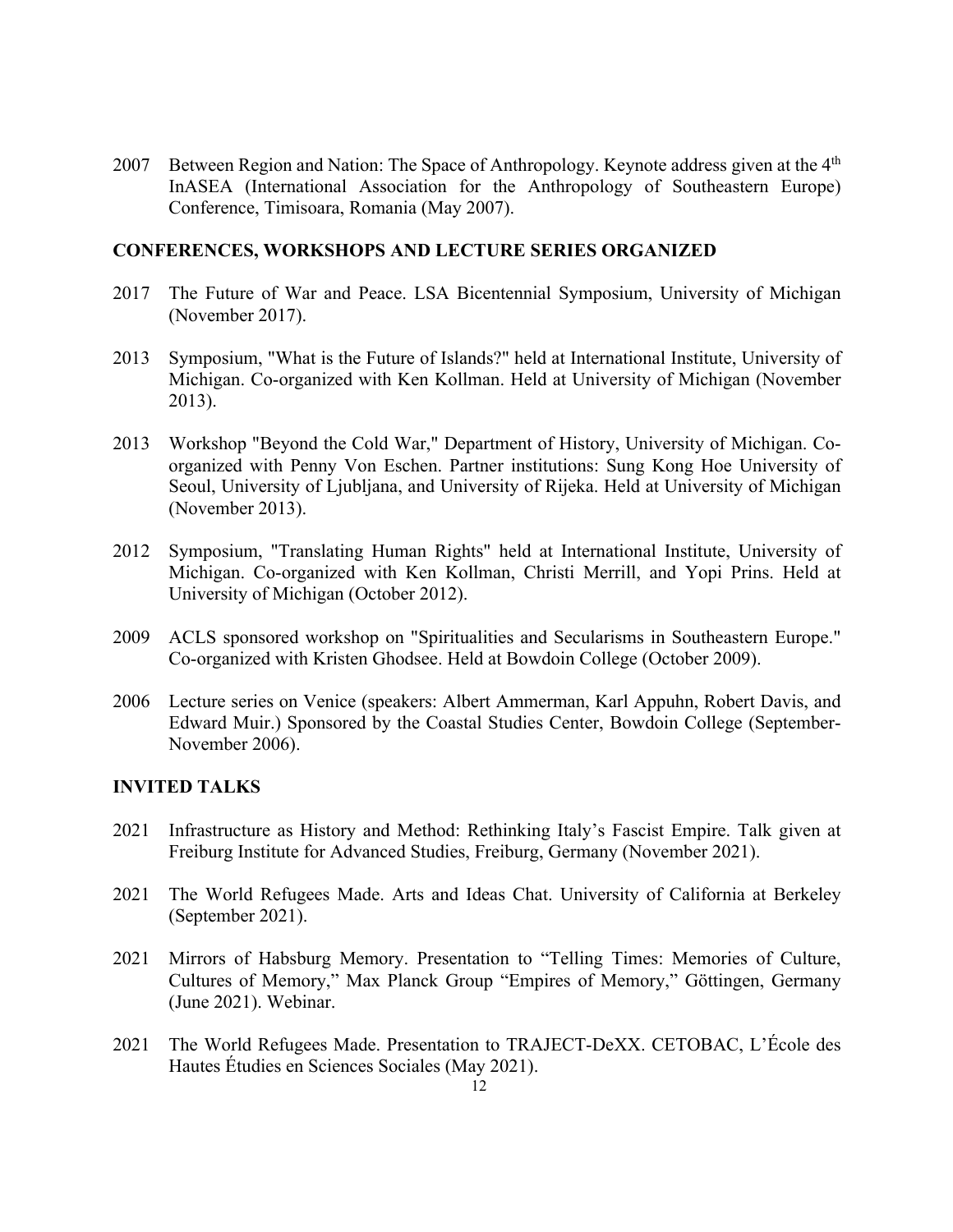- 2021 The Afterlives of Fascist Infrastructure. Helsinki Social and Cultural Anthropology Seminars (April 2021). University of Helsinki. Webinar.
- 2021 The World Refugees Made. European History Colloquium, Yale University, New Haven (March 2021).
- 2021 The World Refugees Made. Global Perspectives on European History Series. Ohio State University, Columbus (February 2021).
- 2021 Presentation of *The World Refugees Made*. In conversation with Anca Cretu and Francesca Rolandi. Center for Advanced Studies, University of Rijeka, Rijeka, Croatia (February 2021). Webinar. https://www.unlikely-refuge.eu/2021/02/15/watch-pamela-ballingers-book-presentation/
- 2021 The World Fascism Laid: National Refugees, Infrastructure and the Foundations of Postwar Italy. Paper given at Columbia Modern Italian Studies, Columbia University, New York (February 2021). Webinar.
- 2020 The World Refugees Made. Seminar given at Università degli Studi di Palermo, Scienze Politiche e delle relazioni internazionali, M.A. program (December 2020).
- 2020 Provincializing the 1951 Geneva Convention on Refugees. Sawyer Seminar Series on "Decentering Migration and Decolonizing Humanitarianism," Simpson Center, University of Washington, Seattle (November 2020). Webinar. https://www.youtube.com/watch?v=aHkY2Q\_6MNI
- 2020 The World Refugees Made. In conversation with Dr. Kira Thurman. Eisenberg Institute for Historical Studies, University of Michigan (September 2020). https://www.mivideo.it.umich.edu/media/t/1\_0qk9jqjj
- 2020 The World Refugees Made. Vanderbilt University (July 2020).
- 2019 Rethinking Italian Decolonization: Multidirectionality and the Event of Empire's End. European University Institute, Florence, Italy (May 2019).
- 2019 Italy's Eventful Decolonization: Multidirectional Memories of Empire's End. The Italian and Mediterranean Colloquium, Columbia University (February 2019).
- 2018 Mobilities. Place, Home and Identity in a Global Terrain. Invited lecture series at the Università di Palermo, Italy, CoRI program — Cooperazione Internazionale per la Formazione e la Ricerca (May 2018).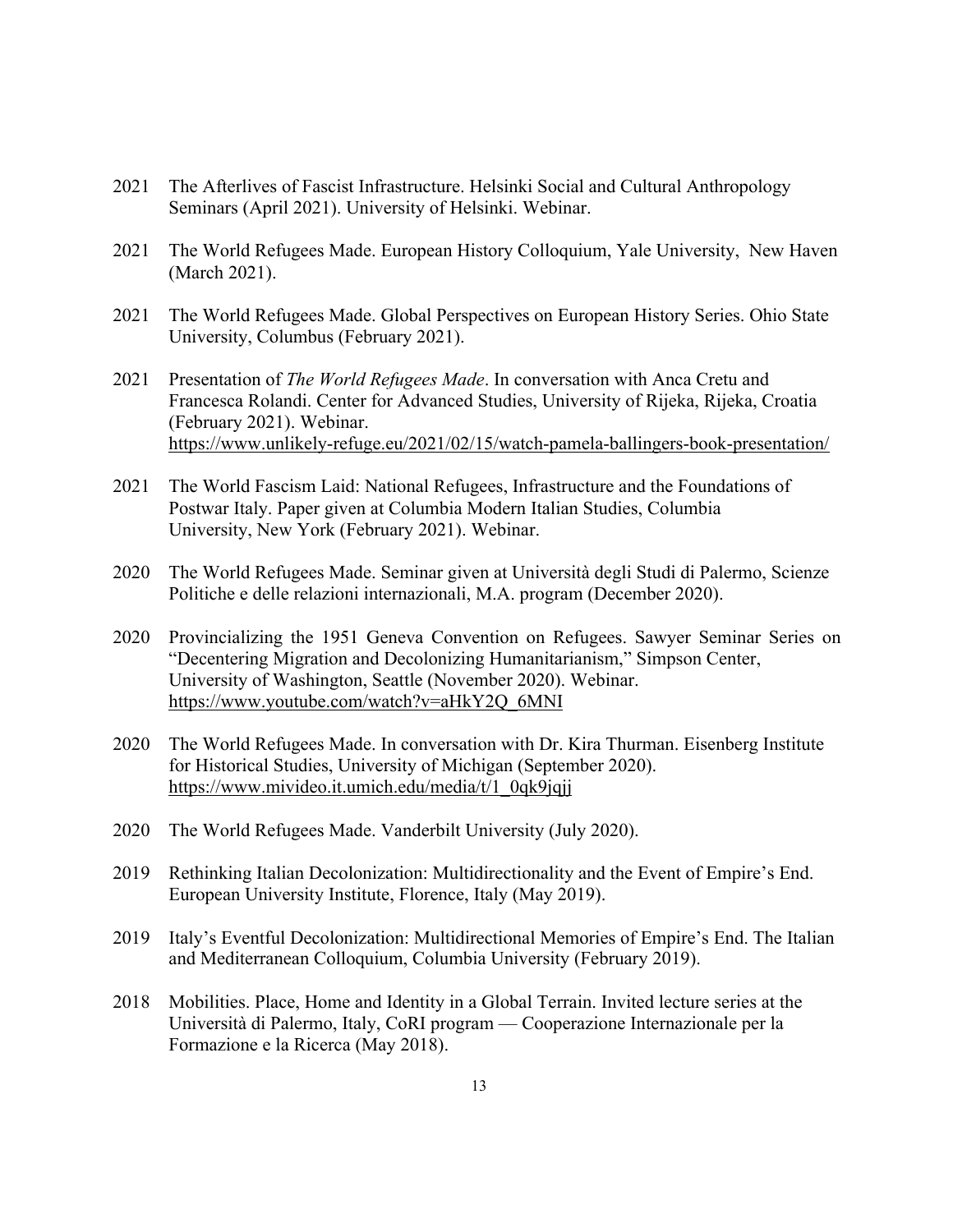- 2017 From Land to Sea: Reconceptualizing Southeastern Europe as a Region. Center for Russian, East European, and Eurasian Studies, University of Michigan (November 2017).
- 2017 Reclaiming Italy: National Refugees and the Afterlives of Fascism. Max Kade Center for European and German Studies, Vanderbilt University (September 2017).
- 2017 Beyond Methodological Terrestrialism: Rethinking Adriatic History through Water. Agrarian Studies Colloquium, Yale University (February 2017).
- 2015 Imperial Aftermaths: The Italian Experience in Albania. Eastern European Kruzhok, The Harriman Institute, Columbia University (February 2015).
- 2014 Colonial Twilight Italian Rural Settlers and the End of Empire. Shelby Cullom Davis Center for Historical Studies seminar, Princeton University, Princeton (November 2014).
- 2013 Humanitarian Time: Temporality, Historicity, and Futuricity in Humanitarianism. Presented at the Forced Migration and Humanitarianism in Global History conference, University of Chicago (November 2013).
- 2012 Institutionalizing Exclusion: Refugees, Human Rights, and the End of Empire. Fred Cuny Chair Inaugural Lecture, University of Michigan (September 2012).
- 2011 Between Empire and Gadaffi: Italian Settlers in Libya, 1943-1960. Center for European Studies, University of Michigan (December 2011).
- 2011 Who Counts as a Refugee? Displaced Persons from Venezia Giulia after World War II. Talk given at GWZO, University of Leipzig, Germany (March 2011).
- 2011 Displacing Empire. Talk given at Villa La Pietra, New York University, Florence, Italy (February 2011).
- 2010 After Empire: Italian Settlers in Libya, 1943-1960. Talk given at Occidental College (November 2010).
- 2010 Displacing Empire: Mobility, Immobility, and the Repatriation of Italian Settlers from Libya. Talk given in the Rethinking Modern Europe Seminar, Institute for Historical Research, University of London, United Kingdom (October 2010).
- 2010 The Right to be a Refugee: Displaced Persons in Venezia Giulia after the Second World War. Talk given in the Balkan Studies Seminar, Goldsmiths College, London, United Kingdom (October 2010).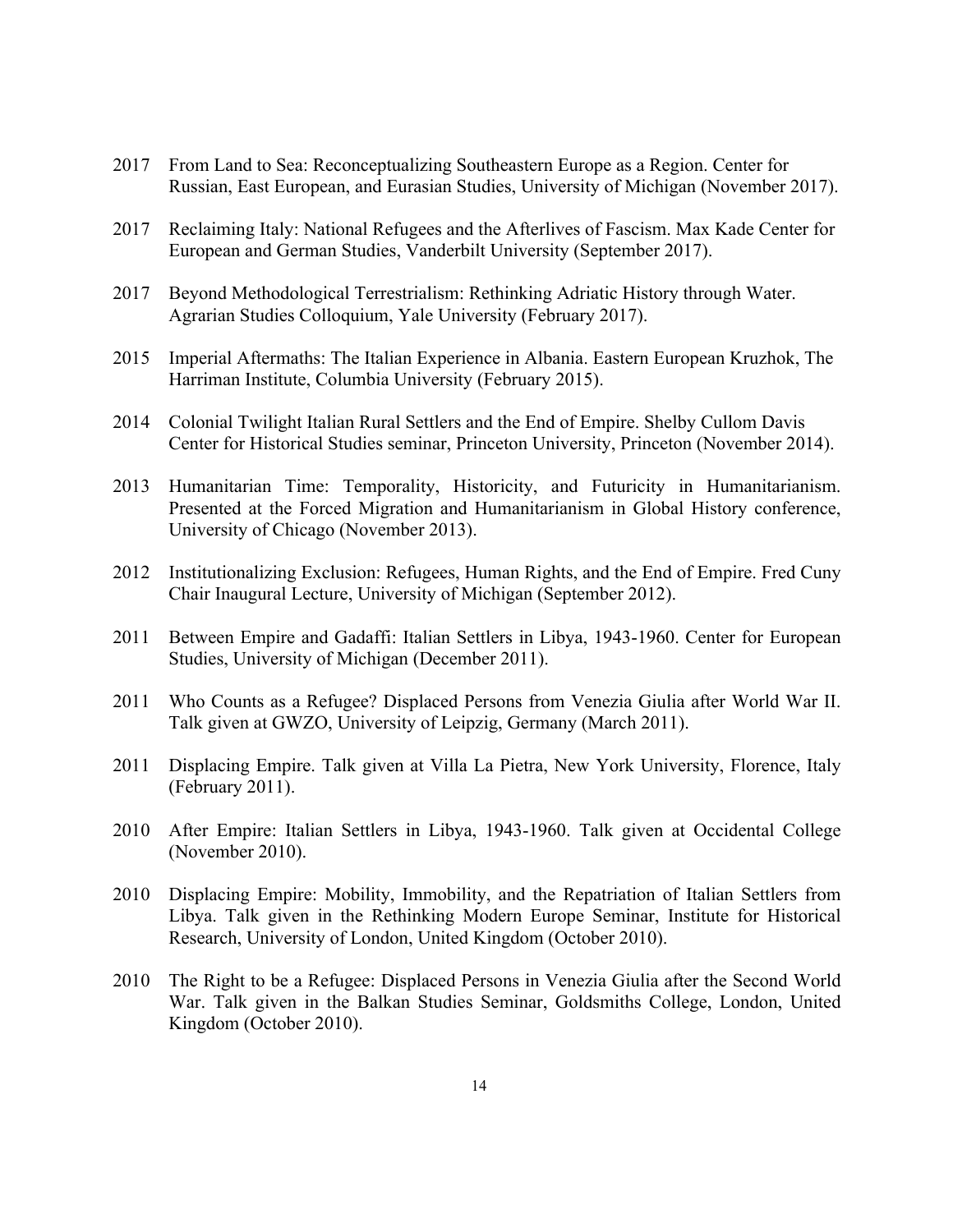- 2010 Colonial Twilight: Italian Settlers in Libya and the End of Empire. Talk given in the Department of Italian Studies, University of California at Berkeley (April 2010).
- 2010 Indeterminate Rights: The Shifting Borders of Refugee Relief in Venezia Giulia, 1945- 1952. Center for Advanced Study in Behavioral Sciences, Stanford University (January 2010). Earlier version given at the Department of History, University of Michigan (December 2009).
- 2009 Rhythms, Ruins, and Repatriation: New Perspectives on Displacement. Talk given in the Department of Anthropology, University of California at Santa Cruz (November 2009).
- 2009 Normalizing Monumental Time: Temporalities of Displacement and Resettlement. Talk given at workshop on Local Identity, Rhythm and Modernity, University of Santiago de Compostela, Spain (July 2009).
- 2008 History's Illegibles: States, International Agencies, and the Indeterminacy of Identity in Venezia Giulia. Talk given at International History Seminar, Harvard University (December 2008).
- 2008 Nationalizing the Colonial Family: Italian Repatriation from Africa. Talk given in Department of History, University of Miami (November 2008).
- 2007 Empire's End: The Experience of Italian Settlers in Africa. Paper given to the Modern Italian Studies Seminar, Italian Academy, Columbia University (April 2007).
- 2006 'Inadvertently Bringing Ourselves to the Field': Situating the Body in Fieldwork. Talk given at the Department of Ethnology and Anthropology, University of Ljubljana, Slovenia (October 2006).
- 2006 Italian Repatriation after World War II. Italian Academy Fellows Seminar. Columbia University (March 2006).
- 2005 Globalizzazione, Mare, Isole. Part of Colloqui Adriatici series. University of Teramo (October 2005).
- 2005 The Istrian Exodus. Invited Speaker to Istrian Culture Day. Istrian American Charities, New York (October 2005).
- 2005 Memory, History, Anthropology: Methodological Reflections on Fieldwork in Istria. Invited talk at the University of the Littoral, Koper, Slovenia (January 2005).
- 2004 Watery Spaces, Globalizing Places: Ownership and Access in Coastal Croatia. Invited talk at the Martindale Center, Lehigh University (October 2004).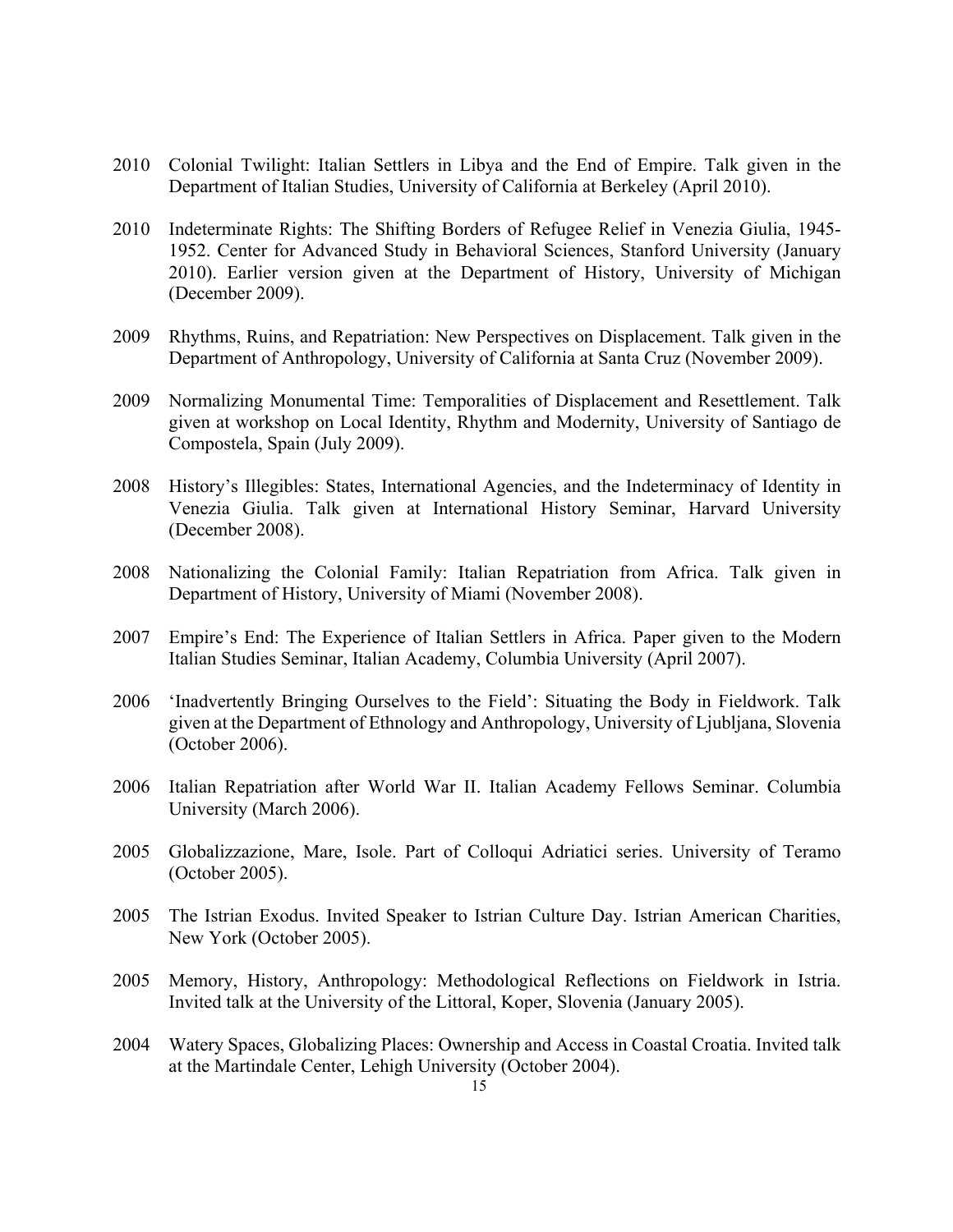- 2004 From Refugees to Citizens: Italian Identity after World War II. Invited talk at Goucher College (October 2004).
- 2003 Ethnographies of Complicity: Remembering Violence along the Western Borders of Former Yugoslavia. Invited talk given in the Department of Sociology, Northwestern University (November 2003).
- 2002 Ethnographies of Complicity. Invited talk in the lecture series "Cultures of Authoritarianism," Cambridge University, United Kingdom (April 2002).
- 2002 Remembering the Past; Ethnographies of Complicity; invited seminars given in the Department of History, University of Ljubljana, Slovenia (February 2002).
- 2001 'We Paid the Price of Fascism': The Italian Exodus from Istria, 1943-1945. Invited talk given in the Modern Italian History series, University of Connecticut, Storrs (March 2001).
- 2000 Myths about the War in Former Yugoslavia. Invited talk given at Bates College, Lewiston (March 2000).
- 2000 Balkan Dialogues. Invited talk given at Colgate College, Hamilton (February 2000).
- 1999 Myths in Action: Understanding (Former) Yugoslavia. Address given to Maine U.N. Association Annual Meeting, Augusta (December 1999).
- 1999 Istrian Dilemmas: Memory and Identity at the Borders of the Balkans. Invited talk at the School of Oriental and Slavonic Studies, University of London (January 1999).
- 1998 Negotiating Boundaries. Public talk given at the Bowdoin College Museum of Art, Brunswick (November 1998).

#### **CONFERENCE PAPERS AND REPORTS**

- 2021 Panelist. Race and Citizenship in Italy Discussion. Columbia University (October 2021).
- 2021 Panelist. Nanovic Center Strategic Plan Launch. Notre Dame University (October 2021).
- 2021 Panelist. Identities in Motion: Tracing Mediterranean Crossings from the Decolonization Era to Contemporary Migration. Center for Italian Modern Art, New York (September 2021).
- 2021 Trieste and the Problem of the Hardcore. Paper given at conference on "Humanitarian Mobilization in Central and Eastern Europe during the 20<sup>th</sup> Century," Unlikely Refuge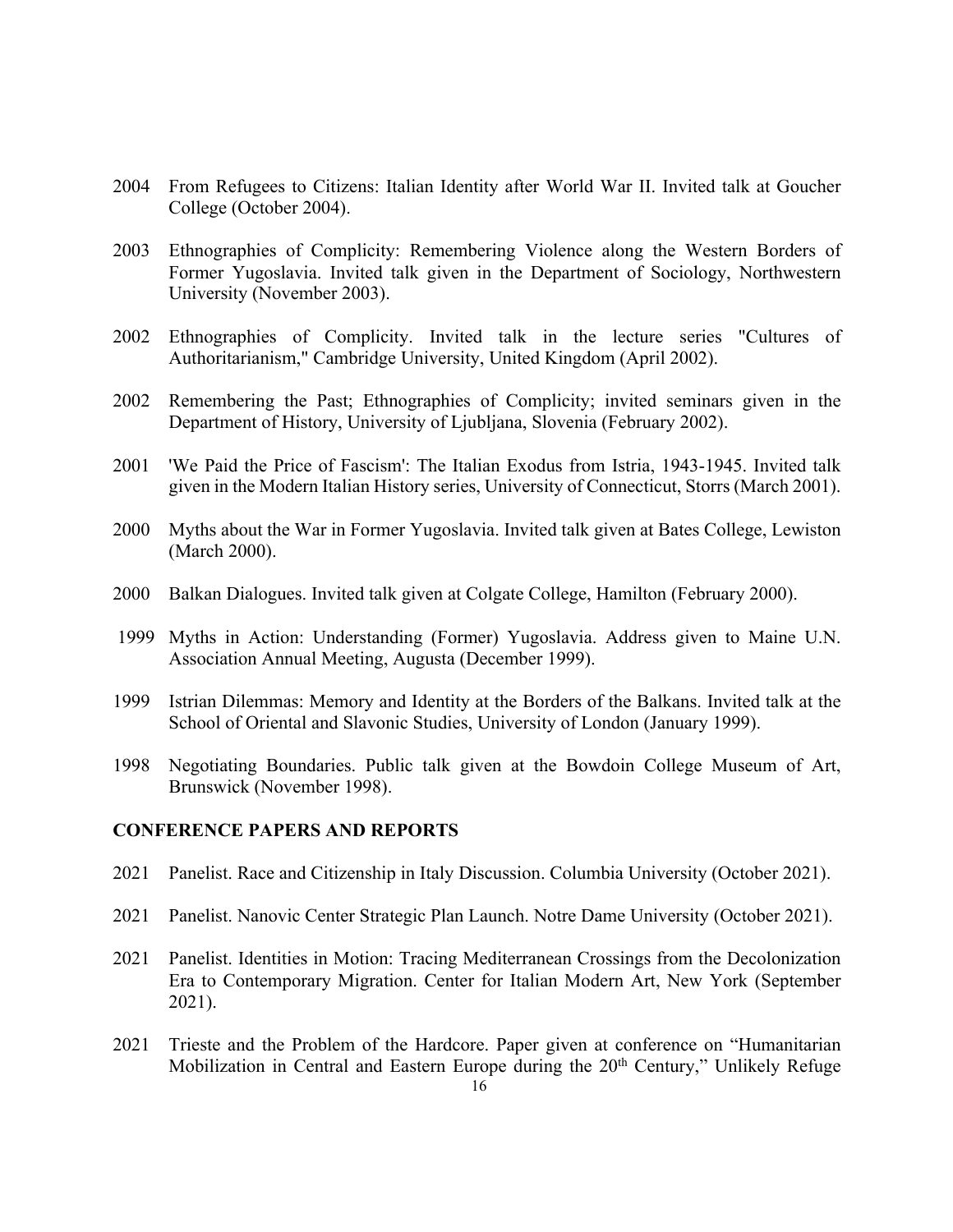Project, Masaryk Institute and Archives of the Czech Academy of Sciences (June 2021), Prague, Czech Republic.

- 2021 Discussant for Panel at Trade, Transit and Travel Conference, University of Helsinki (May 2021), Finland.
- 2021 Participant, Roundtable for Crosslocations/Trade, Transit and Travel Conference, University of Helsinki (May 2021), Finland.
- 2021 Discussant for Marta Kalabinski, "Weaving the Port into the Socialist City," European History Colloquium, Yale University, New Haven (March 2021).
- 2020 The Perfect Fascist. Conversation with author Victoria de Grazia, Literati Bookstore, Ann Arbor (October 2020). https://www.youtube.com/watch?v=V4a6gecHJmk
- 2019 Discussant. Panel on "Credo: The Promise and Problems of Conducting Oral History across the Former Yugoslav Borders." Association for the Study of East European and Eurasian Studies conference (November 2019).
- 2019 Discussant. International Workshop. Citizens and Subjects in the Italian Colonies: Legal Constructions and Social Practices (1882-1943). Università degli Studi di Napoli Federico II, Naples, Italy (June 2019).
- 2019 Discussant. Environmental Humanities Workshop. European University Institute, Florence, Italy (May 2019).
- 2019 Other Seas: Remapping the Adriatic in the Archipelago of Italy's 'Lost Territories.' Paper given at conference on Water Logics, Tulane University, New Orleans (April 2019).
- 2019 A City-State in Search of an Author: The Free Territory of Trieste, Past and Present. Paper given at conference on Special Territorial Status and Extraterritoriality: Exceptional Sovereignties and Sovereign Exceptions, Longyearbyen, Norway (January 2019).
- 2019 Discussant. Panel on Shaping Decolonization through Advocacy, Standard Setting and Law Making. Conference on International Organizations and Decolonization in Historical Perspective, Ludwig-Maximilians-Universität München (January 2019).
- 2018 Intimate Ecologies, Nationalist Science? The Ruđer Bošković Center for Marine Research. Paper given at conference "Below the Surface: A New Wave of Interdisciplinary Mediterranean and Environmental Changes," SciencesPo, Menton, France (October 2018).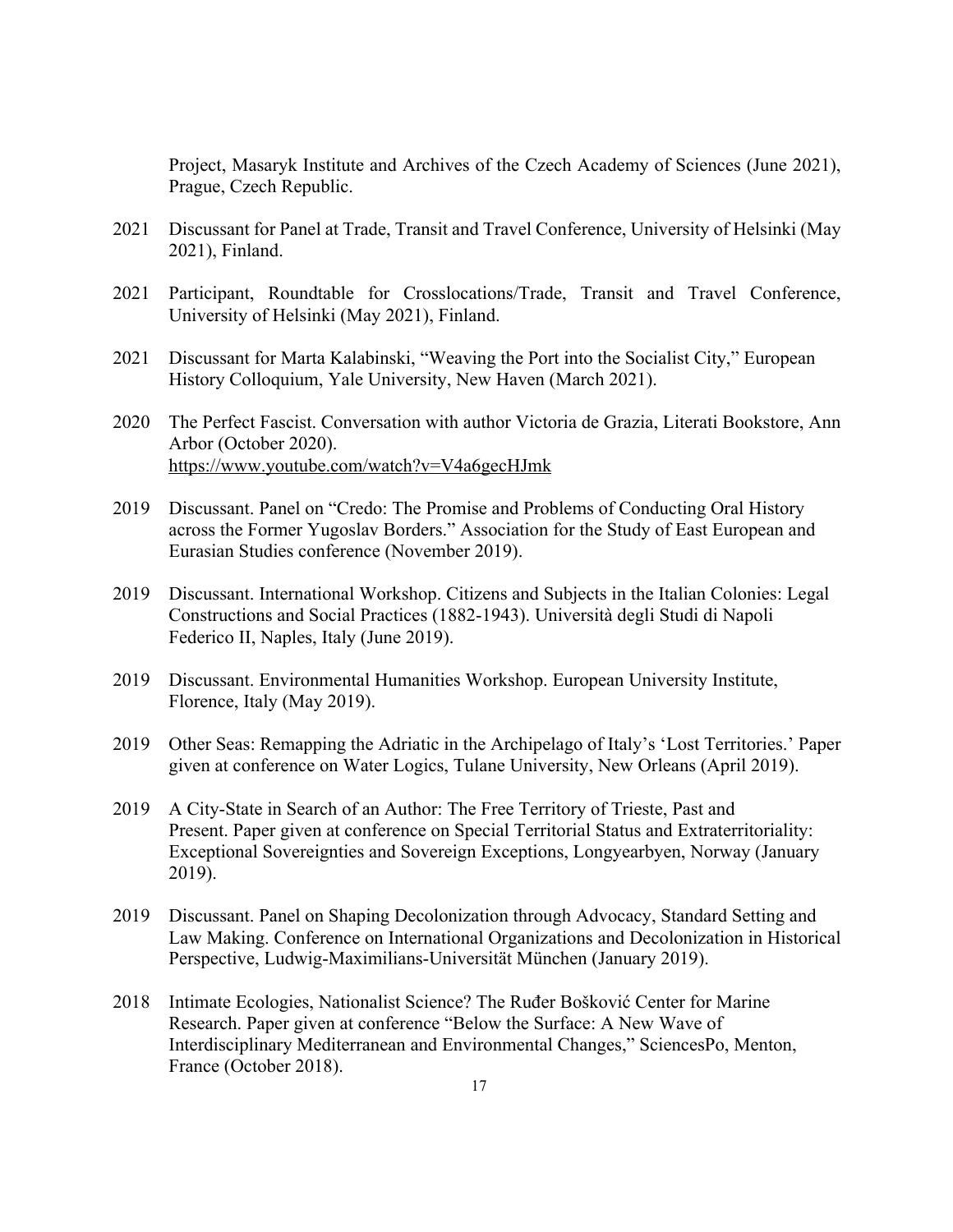- 2018 Italian Decolonization: Multidirectional Migrations, Multidirectional Memories. Paper given at workshop, "The Cultural Trauma of Decolonization: The Case of the European Returnees," Università di Trento, Trento, Italy (May 2018).
- 2018 Neither Colony nor Postcolony: The Fluidities of British Military Administration in the Mediterranean, Aegean, and Red Seas. Conference on "Negotiating Waters: Seas, Oceans and Passageways in the Colonial and Postcolonial Anglophone World," University Grenoble Alpes, France (February 2018).
- 2018 Discussant. "Fascist Legacies: The Afterlife of Fascism in Italy and Beyond," American Historical Association meeting, Washington, D.C. (January 2018).
- 2017 Italy's Long Decolonization: Repatriation, Refugees and the Remaking of Italy. Workshop on "The Axis Powers and Decolonization," Forum Transregionale Studien, Berlin, Germany (December 2017).
- 2017 Humanitarian Futures. Paper presented at "The Future of War and Peace," LSA Bicentennial Symposium, University of Michigan (November 2017).
- 2017 Blurring the Lines between War and Peace. Introductory Remarks, "The Future of War and Peace," LSA Bicentennial Symposium, University of Michigan (November 2017).
- 2017 Refugees on Sardinia. Paper presented at conference on "The Crisis of Mediterranean Migration," New York University (November 2017), New York.
- 2017 Refugee Resettlement on Mediterranean Islands: The Sardinian Case after World War II. Paper given at Annual Mediterranean Studies conference, University of Malta, Valletta, Malta (June 2017).
- 2017 Sites of Memory Hiding in Plain Sight? Italian Repatriate Settlements in the Post-Fascist Metropole. Paper given at "Sites of Memory, Sites of Border" conference at Science and Research Centre, Koper Institute for Historical Studies, Koper, Slovenia (May 2017).
- 2017 An Unexceptional Exceptionalism? Italian Decolonization and Settler Returns. Paper given at "Trauma of De-colonization" workshop, Yale University (May 2017).
- 2016 Studying Illicitudes in Contemporary Europe. Panel, "Prize-winning Ethnography as Evidence of New Directions in Europeanist Anthropology," American Anthropological Association Annual Meeting, Minneapolis (November 2016).
- 2016 Roundtable: Europe after Brexit. Organizer and commentator. American Anthropological Association Annual Meeting, Minneapolis (November 2016).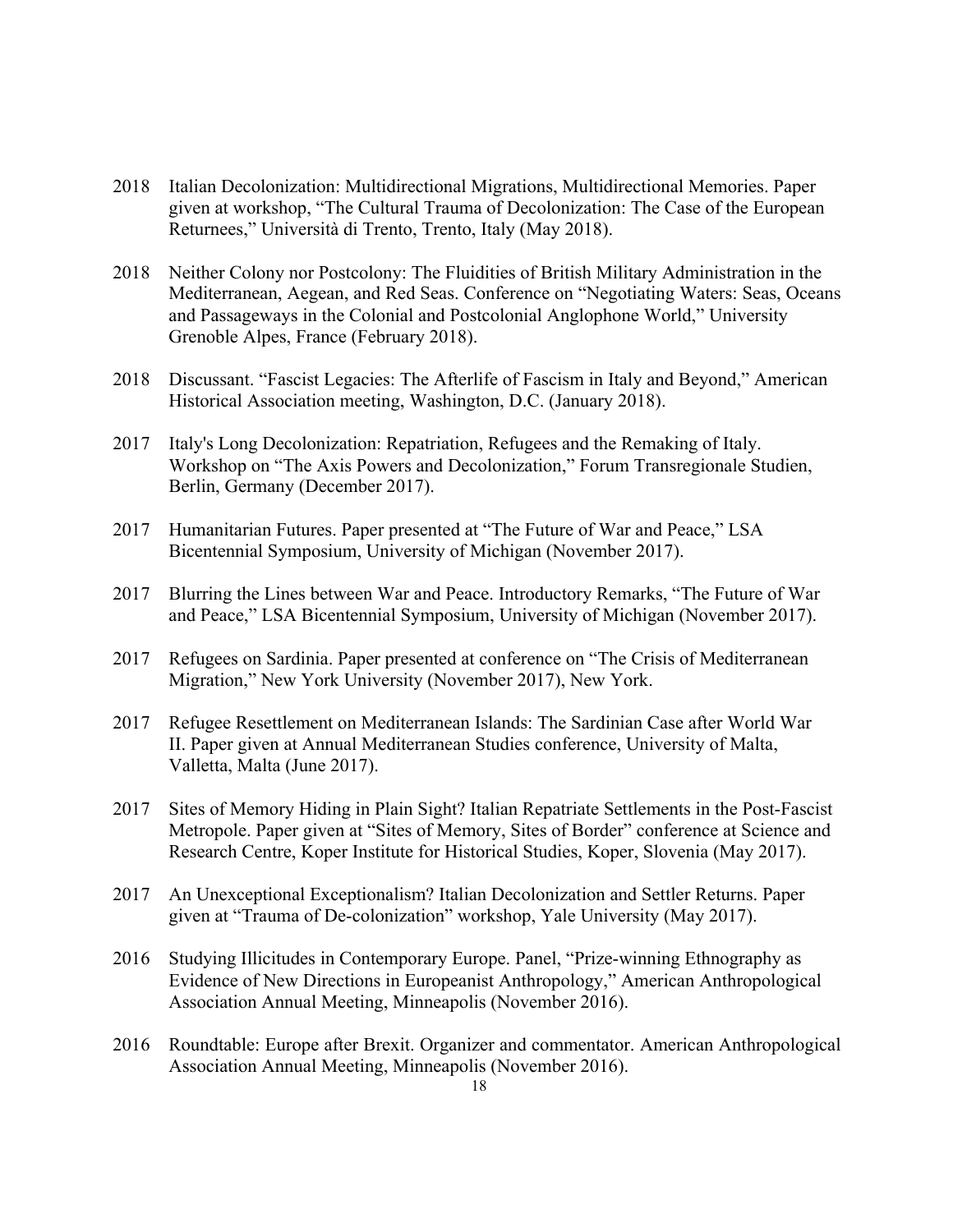- 2016 Islands of Refuge? Displacement and the Repopulation of Mediterranean Islands. Paper given at "Mediterranean Islands Conference," Institute Ivo Pilar/Instit Vern, Vis. Croatia (September 2016).
- 2016 Waters of Refuge? Resettling Adriatic Refugee Fishermen After World War II. Paper given at workshop "Rethinking the Adriatic: Movements of People and Goods Middle Ages to the Present," University of Minnesota (May 2016).
- 2016 Another Sea: Resettling Adriatic Refugee Fishermen after World War II. Paper delivered at conference "Firths and Fjords: A Coastal History Conference," University of the Highlands and Islands, Dornoch, Scotland (March 2016).
- 2016 From Colonist to Minority, From Refugee to Citizen: Italian Imperial Repatriates and the Limits of Citizenship. Paper delivered at conference "Post-Imperialism: The Legacy of Europe's Colonial Repatriates." University of California at Berkeley (March 2016).
- 2015 The Politics of Consumption in Color. Panel "Author meets Reader: *Politics in Color and Concrete*," American Anthropological Association conference, Denver (November 2015).
- 2015 Remembering Dayton? Introductory Remarks at "Peace or Ceasefire? Bosnia Twenty Years after Dayton," Symposium, University of Michigan (November 2015).
- 2015 Colonial Ruins or National Foundations? Resettling Italian Repatriates in the Post-Fascist Metropole. Paper given at workshop on Colonial Ruins at University of Amsterdam, Netherlands (June 2015) and Sissco Seminar on "I conti con il passato," Cagliari, Italy (June 2015). Alternative version given in the Anthro History workshop, University of Michigan (October 2015).
- 2015 Commentator for Valerie McGuire, "'Una faccia, una razza': Negotiating Race and Difference in Italy's Imperial Rule of the Dodecanese," Hellenic Studies Program, New York University, New York (April 2015).
- 2015 Wartime evacuations and the Restoration of Italian Families after 1945: A Critical Prehistory for Family Reunification Policy? 20th International Humanitarian Conference: Family, Migration, and Separation. Webster University, Geneva, Switzerland (February 2015).
- 2014 Other Seas: Setting a New Course for "Balkan Studies" from the Adriatic. Eastern Europe Workshop, New York University, New York (December 2014).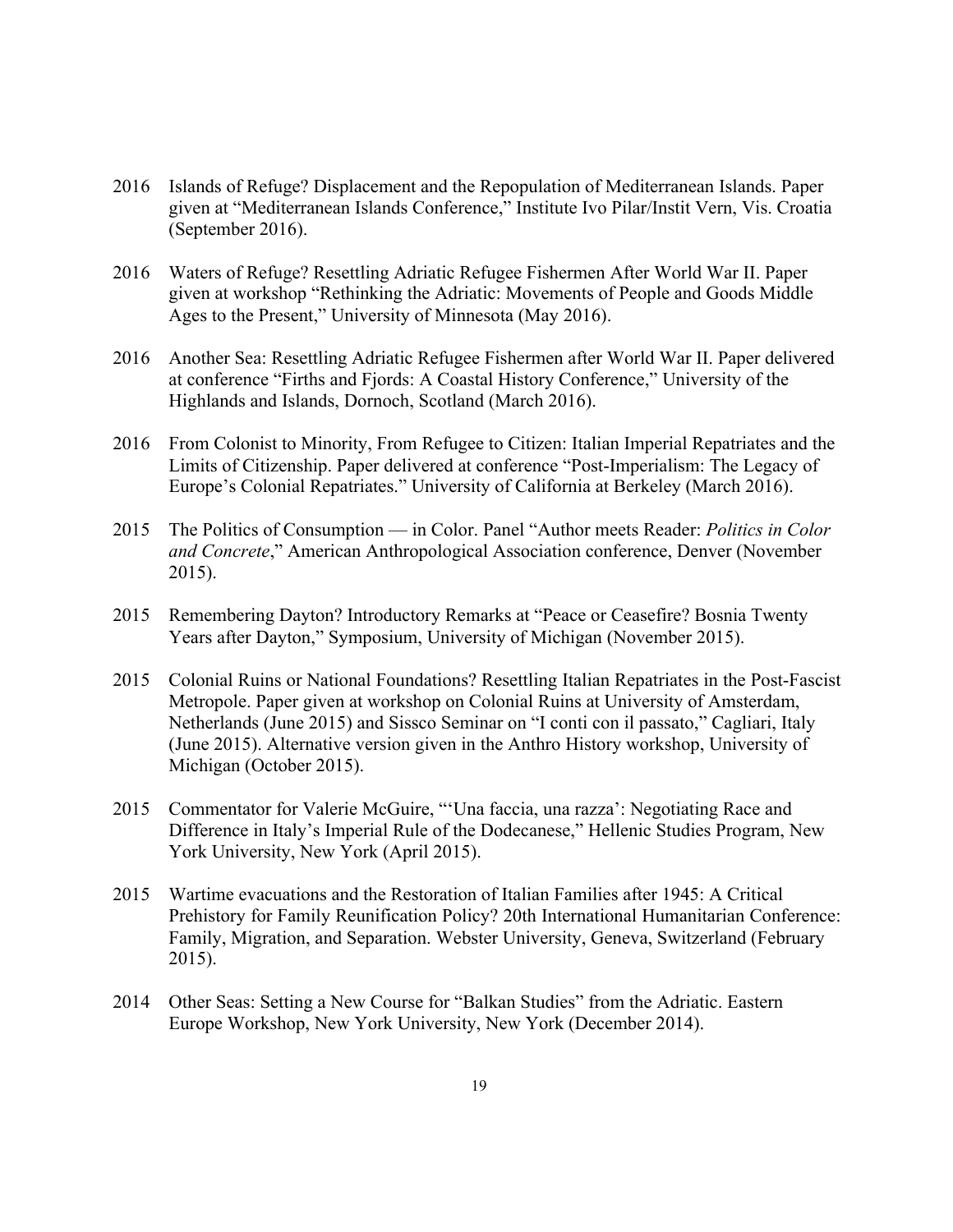- 2014 Roundtable speaker, "Mediterraneanist Anthropology." American Anthropological Association conference, Washington, D.C. (December 2014).
- 2014 Discussant. "Land and Sea in the Mediterranean World workshop," University of California at Santa Barbara, Santa Barbara (November 2014).
- 2013 Tourism and the Horizons of Hope in Croatia. Paper delivered at "Mediterranean Futures, the Future of the Mediterranean," Mediterranean Studies Centre, Ruhr-Universität, Bochum, Germany (September 2013).
- 2013 Memory in East Central Europe: Displacement and its Legacies in Post-1945 East-Central Europe. Roundtable speaker, German Studies Association Conference, Denver (September 2013).
- 2013 Adding Water to History. Paper given at conference, The Mediterranean and Maritime Perspectives, University of California at Santa Cruz (May 2013).
- 2012 The Oceanic Turn and Slavic and East European Studies. Roundtable panel participant and panel organizer at Association for the Study of East European and Eurasian Studies conference, New Orleans (November 2012).
- 2012 Translating Human Rights: Bodies of Evidence. Remarks given with Christi Merrill at Human Rights Symposium, University of Michigan (October 2012). Co-organizer.
- 2012 Roundtable speaker, "Modern Germany, Italy and Japan: Towards a New Perspective," Freiburg Institute for Advanced Studies, University of Freiburg, Germany (June 2012).
- 2012 Reconstructed Hope? Paper presented in Anthropology and History Workshop, University of Michigan (April 2012).
- 2012 Another Oltremare? Italians in Albania after Fascism, Albanian Italians in Italy after Socialism. Paper presented at the Council for European Studies conference, Boston (March 2012).
- 2012 Discussant. Panel on "Institutionalizing Human Rights." Council for European Studies conference, Boston (March 2012).
- 2012 Human Rights: A History of Exclusions? Paper presented at Symposium on "Contested Histories of Human Rights," University of California at Davis (March 2012).
- 2012 Discussant and Plenary Speaker. Symposium on "Contested Histories of Human Rights," University of California at UC Davis (March 2012).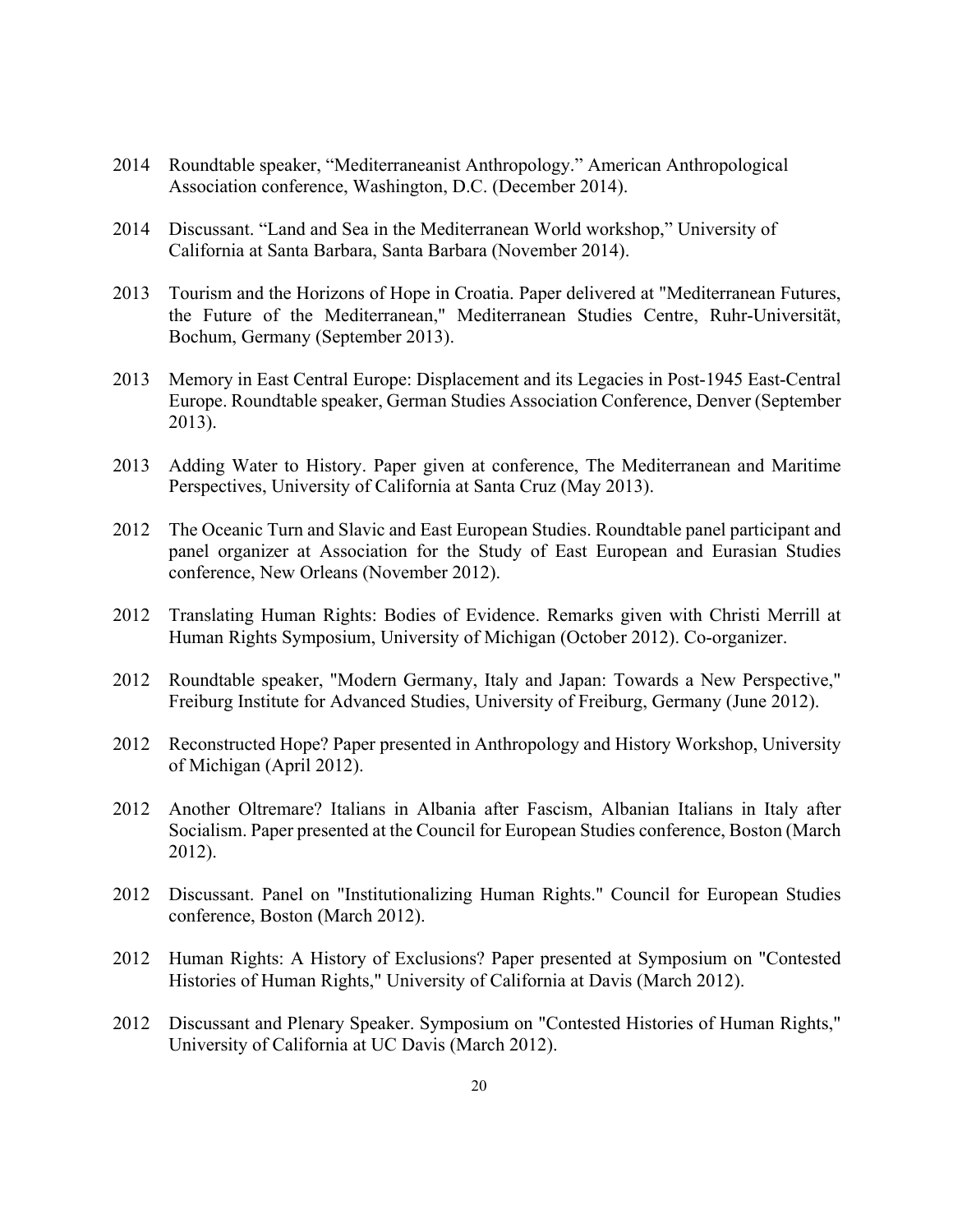- 2011 Discussant. Panel on "Memory, Monuments, Commemoration." American Anthropological Association conference, Montreal, Canada (November 2011).
- 2011 Discussant. Panel on "Identity Formation and Political Conflict in Eastern Europe." Association for Slavic, East European, and Eurasian Studies conference, Washington, D.C. (November 2011).
- 2011 Discussant. Panel on "Internationalizing History, Ordering Futures, " Eisenberg Institute for Historical Studies, University of Michigan (October 2011).
- 2011 Socialist Secularism: Gender, Religion, and Modernity in Bulgaria and Yugoslavia, 1946- 1991. Panel on "Gendered Spiritualities and Socialisms in 20<sup>th</sup> Century Southeastern Europe and the Soviet Union," Berkshire Conference on the History of Women, University of Massachusetts-Amherst (June 2011).
- 2011 Roundtable discussant. Workshop on "Fascist Entanglements," British School of Rome, Rome, Italy (March 2011).
- 2011 Discussant. Workshop on "Anthropology 'on the margins of Europe'." Max Planck Institute for Social Anthropology, Halle, Germany (March 2011).
- 2011 Borders of Protection, Protection of Borders: Remaking Boundaries in the Adriatic Sea. Panel on "The Borders Uniting." EastBordNet Conference, Catania, Italy (January 2011).
- 2010 The Grey Zone of Repatriation: Yugoslav Displaced Persons in Italy after World War II. Panel on "People on the Move." Association for the Study of East European and Eurasian Studies conference (November 2010).
- 2010 Discussant. Panel on "Yugoslavia's Labor Migrants." Association for the Study of East European and Eurasian Studies conference (November 2010).
- 2010 Displaced Persons, Refugees, or Migrants? The Ambiguous Space of Colonial Repatriates in the Forty Years' Crisis. Conference on "The Forty Years' Crisis: Refugees in Europe, 1919-1959." Birkbeck College, United Kingdom (September 2010).
- 2010 Colonizer diasporas and the meaning of home: Italian repatriation from Libya after World War II. Symposium on "At Home in Diaspora: Diaspora at Home." Taube Center for Jewish Studies, Stanford University (April 2010).
- 2010 Invited participant, Remarque Institute seminar on "Memory and the Second World War," Kandersteg, Switzerland (April 2010).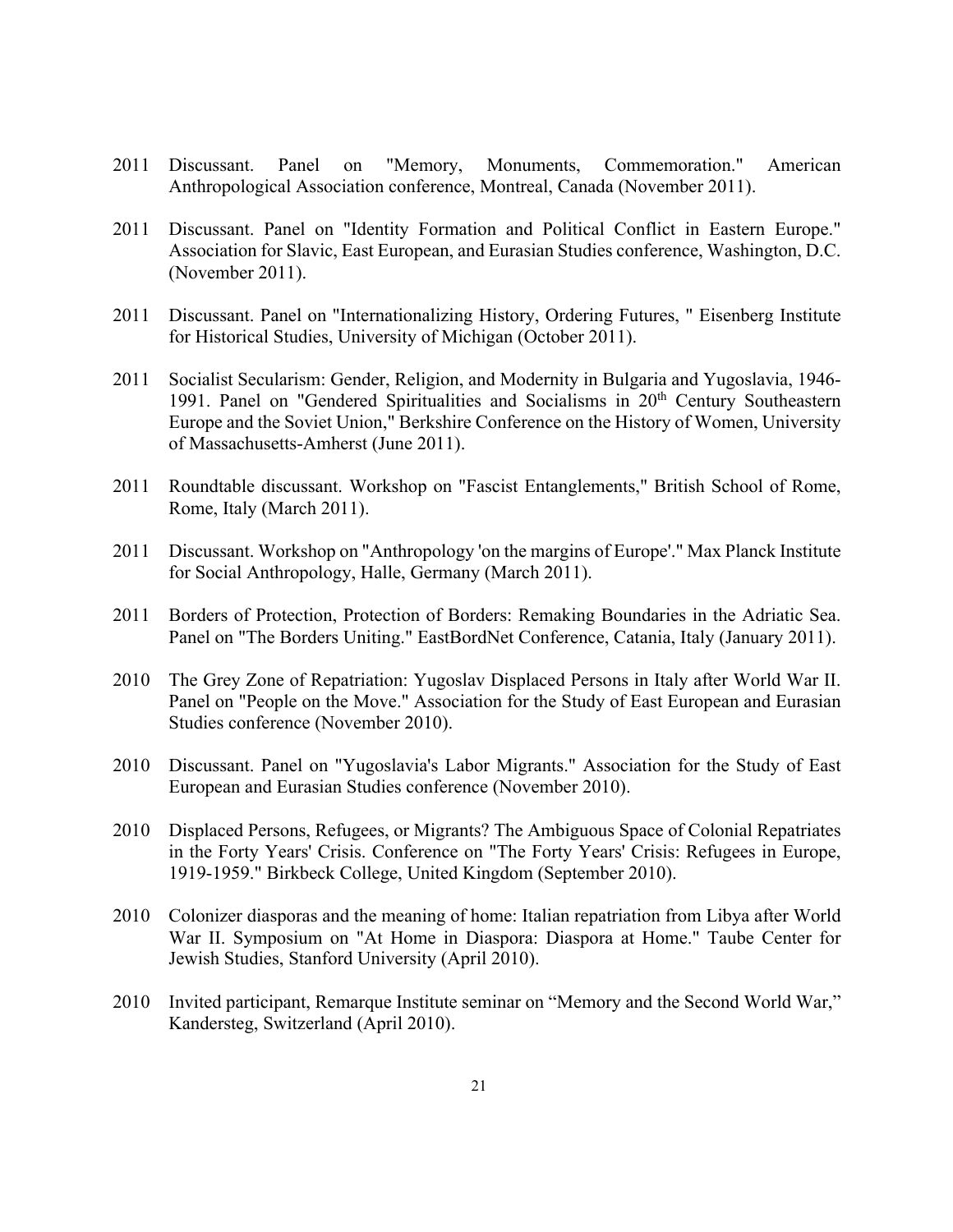- 2010 Navigating Home: Remapping the Adriatic in the Archipelago of Italy's 'Lost Territories.' Panel on "Mediterranean Modern." American Historical Association conference, San Diego (January 2010).
- 2009 Discussant. Panel on "Reappropriating Adria." American Association for the Advancement of Slavic Studies conference, Boston (November 2009).
- 2009 Socialist Secularism: The Yugoslav Case. Presented at workshop on Secularisms and Spiritualities in Southeastern Europe, Bowdoin College (October 2009). Co-organizer of ACLS funded workshop with Kristen Ghodsee.
- 2009 Discussant. Panel on "Mentioning the War: Memories of War Crimes in Bosnia and Herzegovina." Association for the Study of Nationalities (ASN), Columbia University, New York (April 2009).
- 2009 Chair. Panel on "Everyday Life under Fascism: Yugoslav Experiences of World War II." Association for the Study of Nationalities (ASN), Columbia University, New York (April 2008).
- 2009 Chair. Panel on "Colonial Fantasies and Nationalist Conquest on the Eastern (European) Frontier, 1848–1914," American Historical Association conference, New York (January 2009).
- 2008 Discussant. Panel on "The Social Lives of Nature: Landscape and Inclusion/Exclusion in a (Re)bordered Europe," American Anthropological Association (November 2008).
- 2008 The Inelasticity of Water? Privatizing Seaspace in Postsocialist Croatia. Paper presented at American Anthropological Association meetings, San Francisco (November 2008).
- 2008 Reconstructed Hope: Tourism and the Limits of Hope in Post-Yugoslav Croatia. Conference on "Critical Spaces of Hope: Locating Postsocialism and the Future in Post-Yugoslav Anthropology," University of Chicago (October 2008).
- 2008 Military Defeat, Violence, and the Fate of Italians in Africa and the Balkans. Conference on "From Africa to the Balkans: New Perspectives on Colonialism and Material Culture in Fascist Italy, " Italian Academy, Columbia University (October 2008).
- 2008 'The Mediterranean as it once was': Valorizing the Adriatic Seascape. Paper given at European Association of Social Anthropologists conference, University of Ljubljana, Slovenia (August 2008).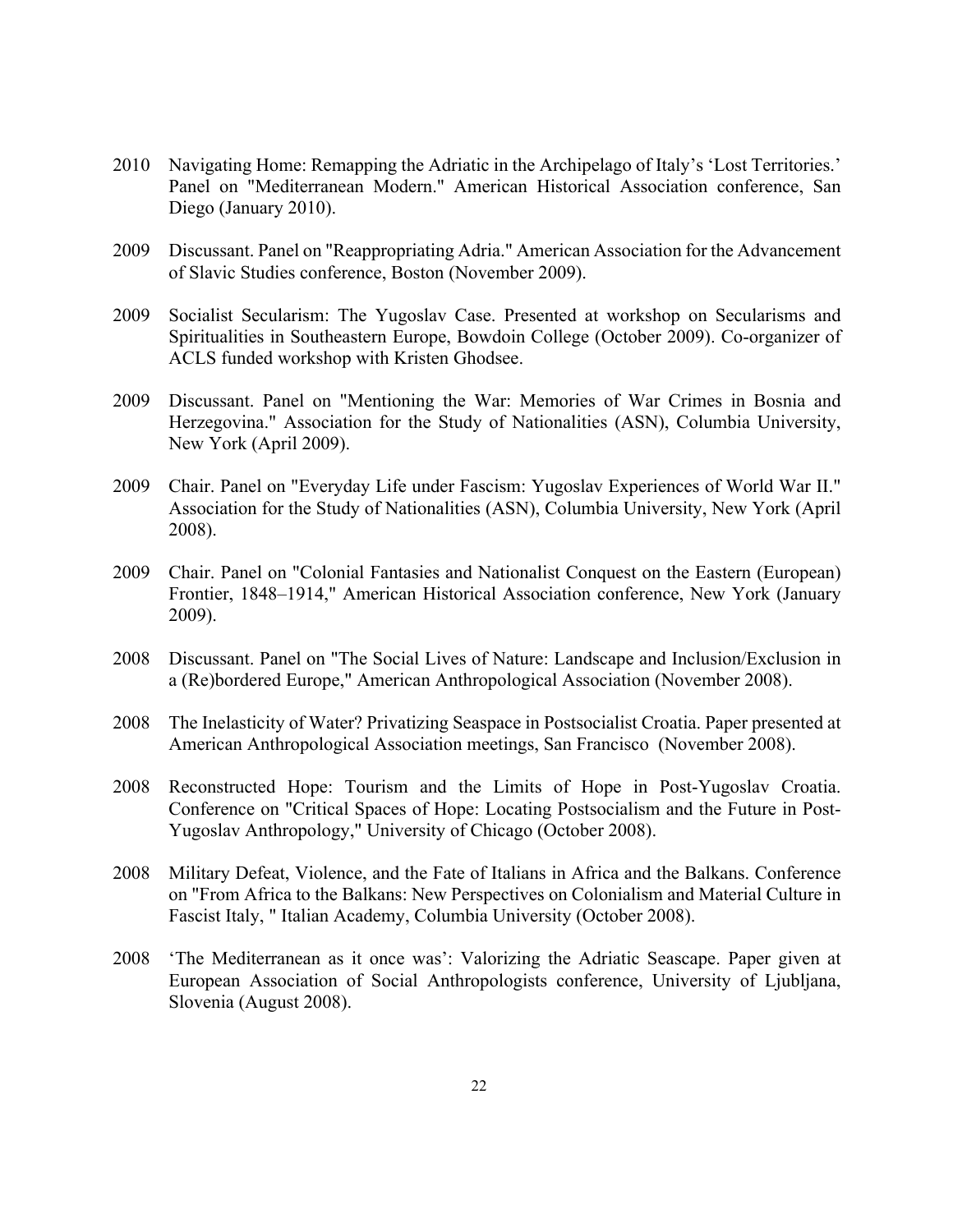- 2008 At the Borders of Force. Panel on "Regaining the Monopoly of Force," Balzan Conference on Post-War Reconstruction in Europe, Birkbeck College, University of London, London (June 2008).
- 2008 History's Illegibles: National Indeterminacy in Istria. Conference on "Sites of Indifference to the Nation in Habsburg Central Europe," Wirth Institute for Austrian and Central European Studies, University of Alberta, Edmonton, Canada (May 2008).
- 2008 Discussant. Panel on "Collective Action and Dynamics of Nationalist Mobilization," Association for the Study of Nationalities (ASN), Columbia University, New York (April 2008).
- 2008 Discussant. Panel on "Representing Displacement," European Social Science History Conference, University of Lisbon, Portugal (February 2008).
- 2008 'Important lacunae': Italian refugees and ambiguities of kinship after World War II. Panel on "Displacement and the Family in Twentieth-Century Europe," American Historical Association, Washington, D.C. (January 2008).
- 2007 Chair and Discussant. Roundtable on "Between Traditionalism and Cosmopolitanism: Belgrade, Dubrovnik, Sarajevo, Zagreb," American Association for the Advancement of Slavic Studies, New Orleans (November 2007).
- 2007 Discussant. Panel on "Drawing Boundaries, Creating Communities." Conference on Internationalizing the History of Central Europe, Weatherhead Center, Harvard University (May 2007).
- 2007 Repatriating the Nation: The End of Italian Empire. Paper given at the American Association for Italian Studies conference, Colorado Springs (April 2007).
- 2007 Discussant. Panel on "Negotiating Identities in Southeastern Europe." Association for the Study of Nationalities (ASN), Columbia University, New York (April 2007).
- 2007 Memories of Genocide. Talk given at the conference "From National Disintegration to National Reunification: The Legacy of the Genocide of the Tutsi in Rwanda," Bates College (March 2007).
- 2006 The Adriatic Seascape. Comments at the Roundtable on "Contacts and Perceptions across the Adriatic: Mediterranean Complications in the Study of Eastern Europe," American Association for the Advancement of Slavic Studies, Washington, D.C. (November 2006).
- 2006 Forgotten Legacies, Foreclosed Mediterraneanism: The End of Italian Empire and the Reshaping of Italian Identity after 1945. Paper presented at the conference "Imperial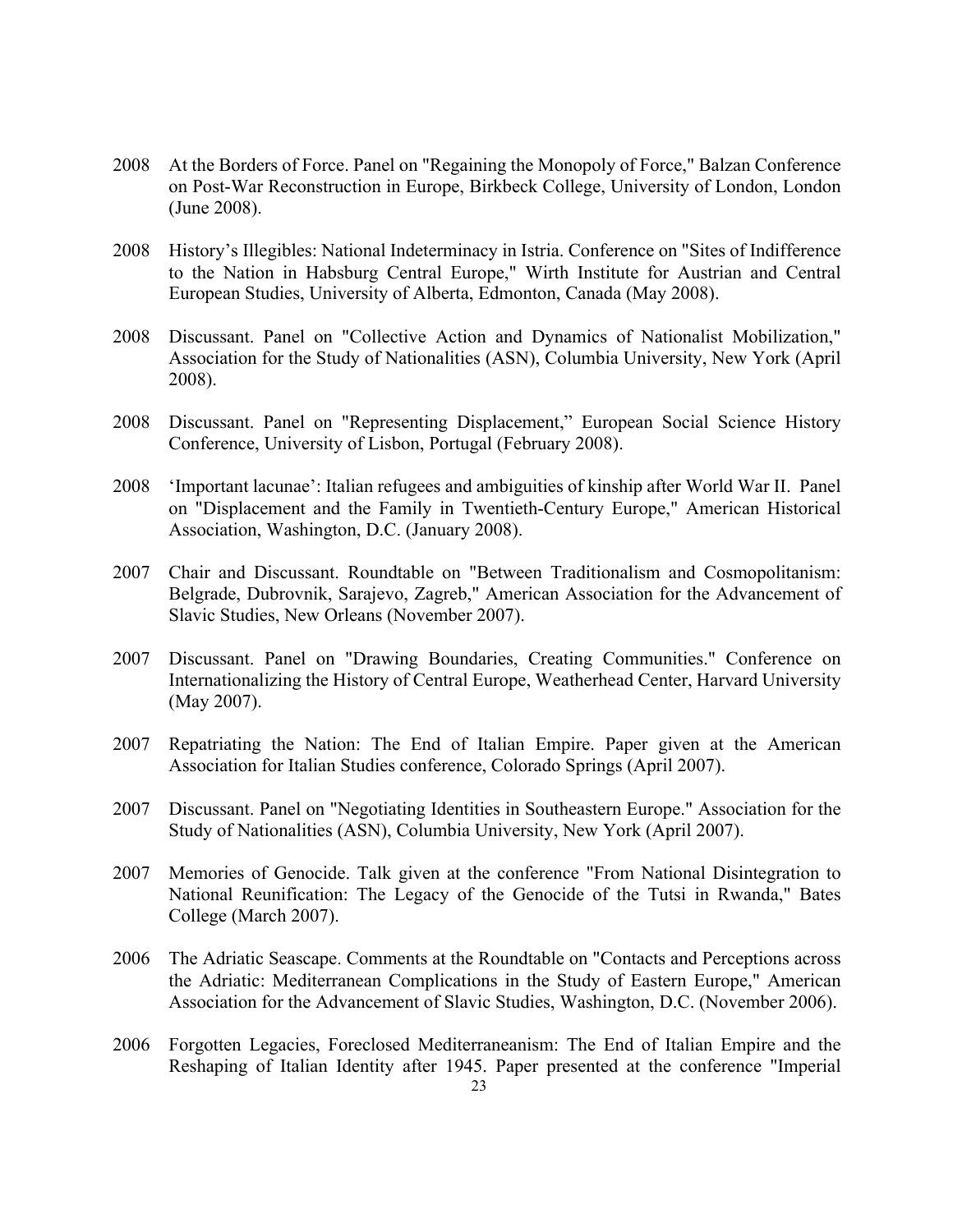Legacies and Constructing Boundaries in the Mediterranean," University of Ljubljana, Slovenia (October 2006).

- 2006 'National Refugees,' Displaced Persons and the Reconstruction of Italy. Paper presented at the workshop "Displacement and Replacement in the Aftermath of War, 1944-1948," Birkbeck College, London (September 2006).
- 2006 Multiculturalism against the State: Lessons from Istria. Paper presented at the conference "Multiculturalism: The Central European Experience and its impact on Identity Formation in a Globalized World," Rockefeller Foundation, Bellagio Center, Bellagio, Italy (September 2006).
- 2006 Repackaging Anthropogeographical Stereotypes: Museums in the Istrian Borderland. Paper presented at the conference Production, Consumption, and Dissemination of Ethno-Religious Stereotypes: An Interdisciplinary Conversation on Eastern Europe's Borderlands. Watson Institute for International Studies, Brown University (May 2006).
- 2006 Participant at "Eastern boundaries, money and gender: a workshop exploring shifting locations of identity and difference on the European peripheries." Workshop at the University of Manchester, United Kingdom (May 2006).
- 2006 Mobilizing the Border: Ethnic Activism at the Boundaries of 'Europe.' Paper presented at the conference Ethnic Mobilization in the New Europe, Katholiek Universitaet-Leuven, Brussels, Belgium (April 2006).
- 2006 'Paying the Price for Fascism': Italian Repatriation and the Remaking of Italian Identity after World War II. Paper presented at the Council for European Studies meetings, Chicago (March 2006).
- 2006 Discussant. Panel on "Narratives of the Nation." Association for the Study of Nationalities (ASN), Columbia University, New York (March 2006).
- 2005 Yugoslavia's 'Forgotten' Ethnic Cleansing: Writing Genocide In, Writing Experience Out? Paper presented at the American Anthropological Association meetings, Washington, D. C. (December 2005).
- 2005 Migrating Home? Decolonization and Italian Repatriation. Paper presented at American Association of Italian Studies, Annual Conference, Chapel Hill (April 2005).
- 2005 Discussant. Panel on "Identity in Istria: From Empire to Nation-States." Association for the Study of Nationalities (ASN), Columbia University, New York (April 2005).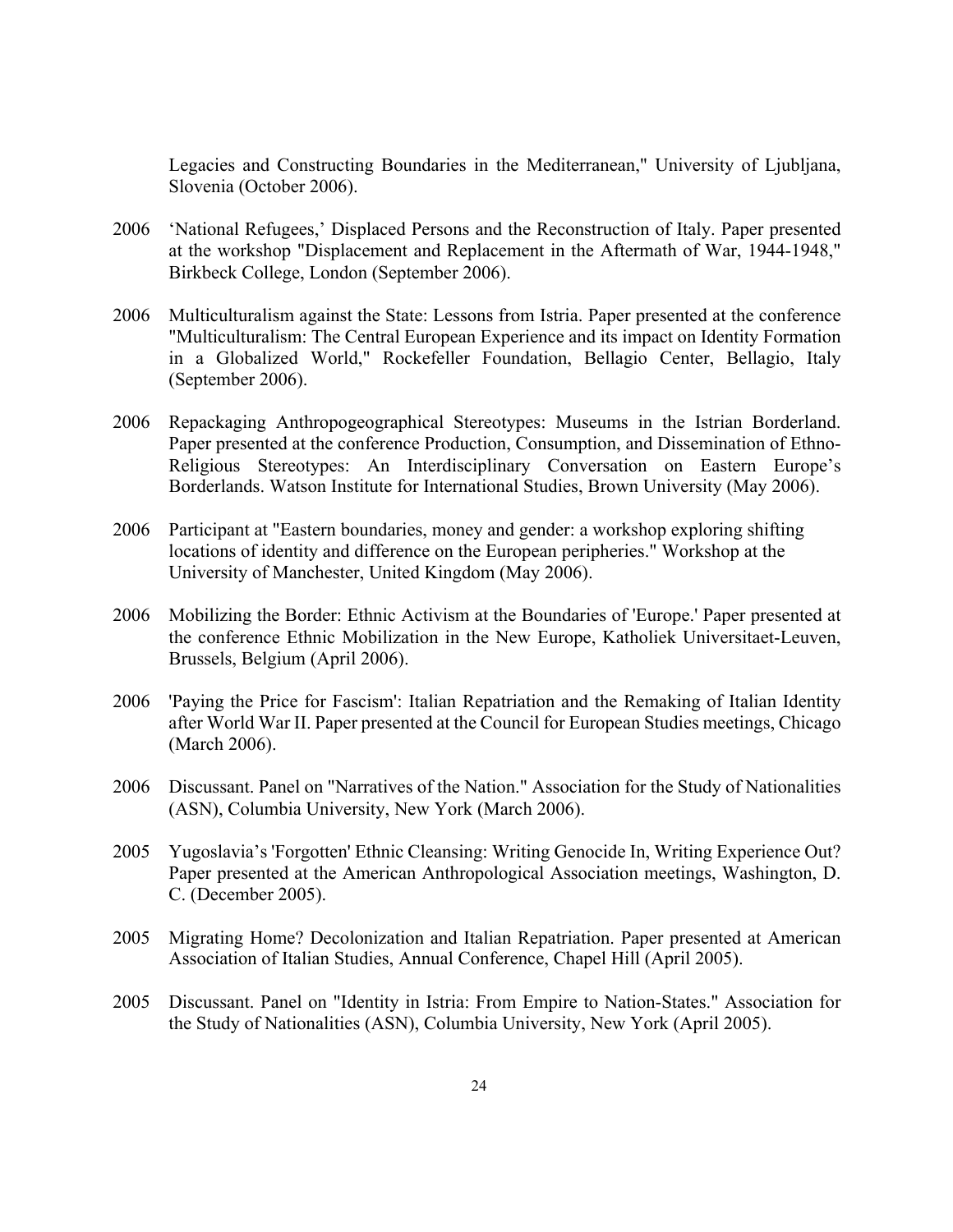- 2005 Disciplining Croatia. Paper given at the International Political Science Association meeting on "Pluralism and Civil Society," Washington and Lee College, Lexington (March 2005).
- 2005 The Rhetoric of Concealment: Re-reading Italy's 'Hidden Pages' along its Eastern Border. Talk given at the University of Connecticut, roundtable on fascist violence (February 2005).
- 2004 Discussant for the panel, "Crossings and Balkanization." Presented at the Annual American Anthropological Association meeting (Part I), University of California at Berkeley (November 2004).
- 2004 Boundaries of Complicity: State, community, and self at the borders of the former Yugoslavia. Paper given at Watson Institute conference on Borderlands, Brown University (May 2004).
- 2004 (Re)Making Italians: Redefining Citizenship and Identity after Fascism. Paper presented at the University of Pittsburgh (April 2004). Alternative version given in the Faculty Seminar series, Bowdoin College (March 2004).
- 2004 Borders of the Nation, Borders of Citizenship: Italian Repatriation after World War II. Paper given at the American Historical Association annual meeting, Washington, D.C. (January 2004).
- 2003 Exhumed Histories: Trieste and the Politics of (Exclusive) Victimhood. Paper given at the conference Italy and the Balkans: Mutual Representations and Conflicting Memories. Kingston University, England (June 2003).
- 2002 Who Owns the Coastline? Privatizing Tourism in Croatia. Paper delivered at Annual American Anthropological Association meeting, New Orleans (November 2002). Chair and Co-Organizer of panel dedicated to "Rethinking Maritime Anthropology."
- 2002 Borders of the Nation, Borders of Citizenship: Italian Repatriation after the Defeat of Fascism. Paper delivered at conference "Italy, Germany, and Africa between Fascism and Colonialism," University of California at Berkeley, Berkeley (September 2002).
- 2002 Balkan Paradox or European Dilemma? Regionalism and the Politics of 'Authentic Hybridity' in the Julian March. Paper given at conference "Globalization and Sites of Intra-National Transactions: The Erosion of Borders and the Challenges for the European Union," Rockefeller Foundation, Bellagio Center, Bellagio, Italy (July 2002).
- 2002 A World of DPs, a City of Refugees: Trieste, the Istrian Exodus, and State (Re)Construction in Italy and Yugoslavia. Lecture given at the American Academy in Rome, Rome, Italy (January 2002).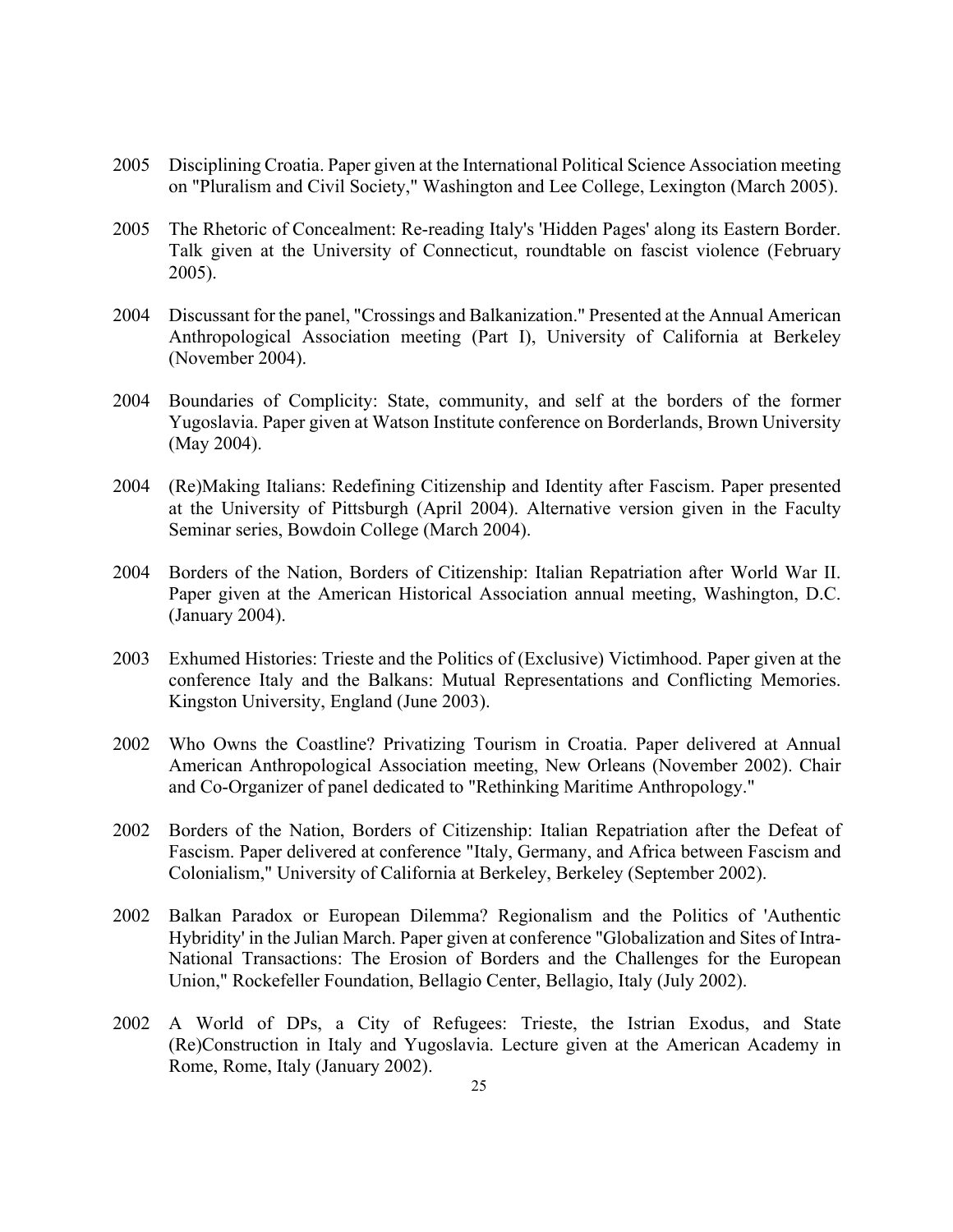- 2001 Discussant for panel on "Regionalism and Pan-Regionalism as Civic Challenges to Ethnic Nationalism: Examples from the Post-Yugoslav Region," Association for the Study of Nationalities, Columbia University, New York (April 2001).
- 2001 From Refugees to Exiles: Partition and Population Transfer in Istria. History Seminar Series, Bowdoin College, Brunswick (March 2001).
- 2000 Exclusive Cosmopolitans: Identity at the Borders of the Balkans. Paper given at conference "South Slav Neighbors," Banja Luka, Bosnia-Herzegovina (June 2000).
- 2000 The Ruins of the Past: Symbolic Boundary Construction in the Triplex Confinium. Conference on Eco-History of the Triplex Confinium, Zadar, Croatia (May 2000).
- 2000 Decolonizing Memory: The Ventennio, Colonialism and Italian Identity. Paper given at Loyola University Cultural Studies Conference, Rome, Italy (February 2000).
- 2000 Remembering Home: The Dialogics of Exodus. Paper given at workshop "Agency and Amnesia in the Former Yugoslavia," Watson Institute, Brown University, Providence (February 2000).
- 1999 Hybridity and Borderlands Reconsidered. Paper presented at the American Anthropological Association Meetings, Chicago (November 1999).
- 1999 Definitional Dilemmas: Southeastern Europe as a Culture Area? Paper presented at workshop on "Southeastern Europe: Concepts, Histories, Boundaries," School of Slavonic and East European Studies, London (June 1999).
- 1999 Making Memories of the Istrian Homeland. Paper presented at conference on "Ethnic Diasporas in 20th Century Europe," Humboldt University, Berlin (May 1999).
- 1999 The Mobile Frontier: Symbolic Boundary Construction at the Borders of the Balkans. Paper presented at conference "Creating the Other," Center for Austrian Studies, University of Minnesota (May 1999).
- 1999 Rethinking Hybridity. Paper presented at the American Ethnological Society Meetings, Portland (March 1999).
- 1998 Living in the Ruins: Making Memories of the Istrian Homeland. Paper presented at the American Anthropological Association Annual Meeting, Philadelphia (December 1998).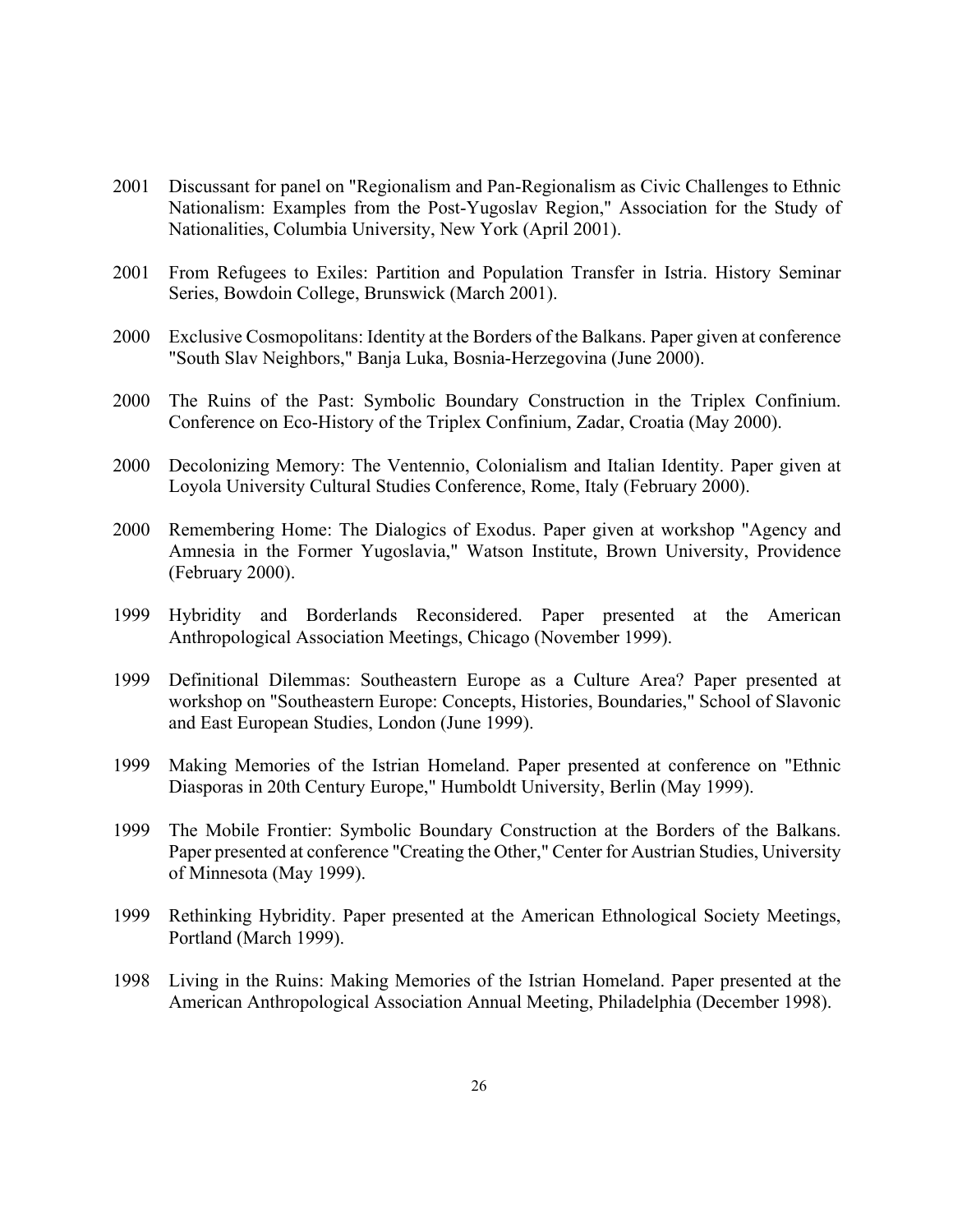- 1998 Discussant for panel on "Contesting Gendered Policy Constructions of 'Violent, Silent and Victim' Populations," American Anthropological Association Meetings, Philadelphia (December 1998).
- 1998 Memories of Violence, Visions of Cooperation: The Istrian Regionalist Movement as Model for Former Yugoslavia. Paper presented at the annual meeting of the American Association for the Advancement of Slavic Studies, Boca Raton, Florida (September 1998).
- 1998 Cultural Aspects of Globalization. Talk given at MacArthur Workshop on "The Changing Nature of Sovereignty," University of Wisconsin (June 1998).
- 1998 Slaughter of the Innocents. Report on a workshop held at Stanford University. Stanford: Institute for International Studies.
- 1998 History, Memory and Mobilization for Genocide. Paper given at MacArthur Workshop on "Slaughter of the Innocents: Understanding Genocide," at Stanford University (March 1998).
- 1998 'Authentic Hybrids' in the Balkan Borderlands. Paper given at European Studies Association Meeting, Baltimore (February 1998).
- 1997 Towards a Comparative Study of Displacement: Some Reflections on the Semantics of Exodus. Paper given at conference on "Forced Population Transfers after the First and Second World Wars," sponsored by the Istituto Regionale per la Cultura Istriana, Trieste, Italy (September 1997).
- 1997 The Istrian Regionalist Movement: Force for Security in ex-Yugoslavia or Nascent Nationalism? Paper given at the Annual Meeting of the Academic Council of the United Nations, San José, Costa Rica (June 1997).
- 1997 Who Defines and Remembers Genocide after the Cold War? Contested Memories of Partisan Massacre in Venezia Giulia in 1943-45. Paper presented at the Association of Genocide Scholars Conference, Montreal, Canada (June 1997).
- 1997 In the Shadow of the Balkans: Challenging State-Sponsored Narratives of History and Security in Trieste and Istria. Paper presented at the Annual Meeting of the Western Political Science Association, Tucson, Arizona (March 1997).
- 1997 Claim-Making and Large-Scale Historical Processes in the Late Twentieth Century. Report of a workshop held at Stanford University. Stanford: Institute for International Studies.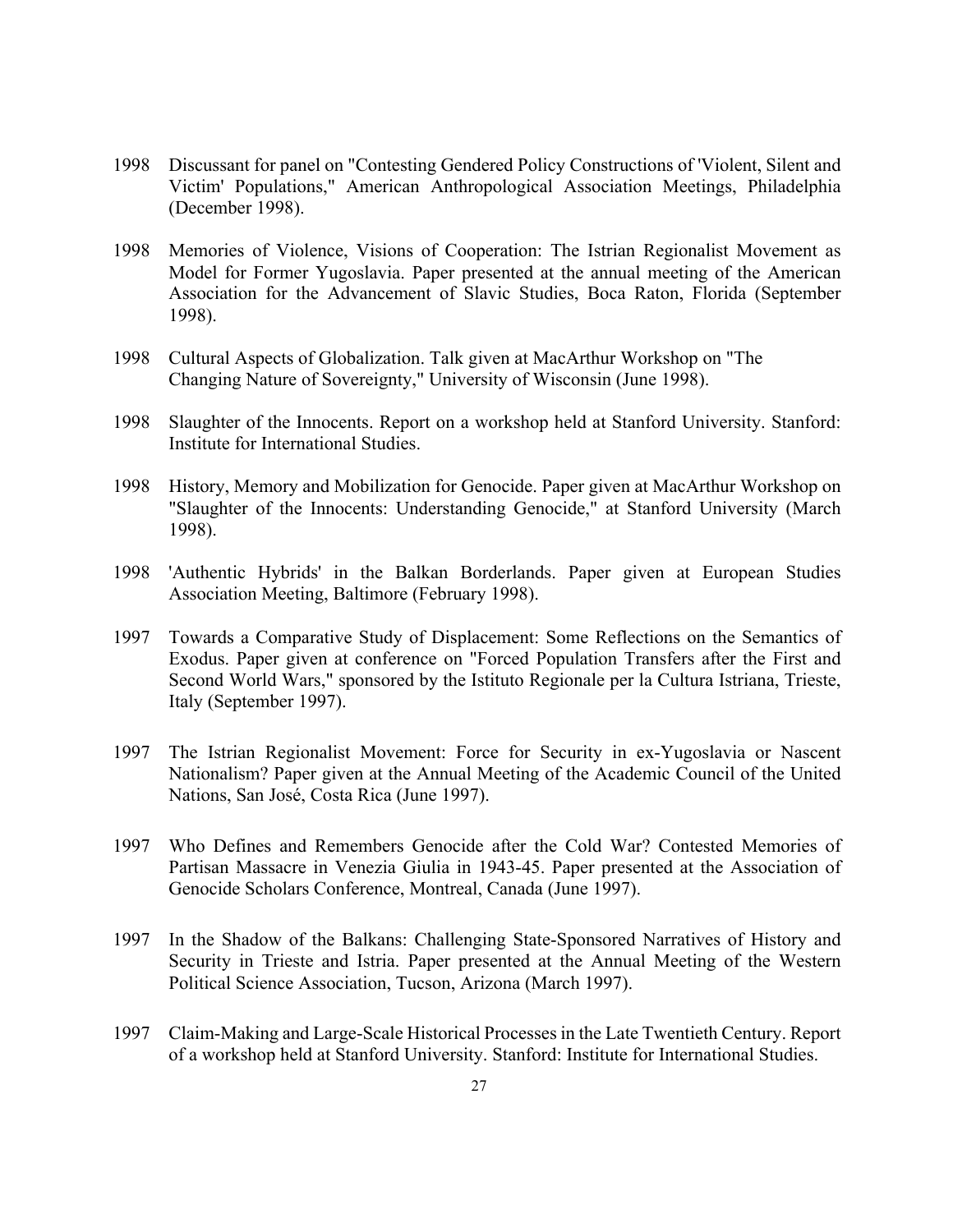- 1996 In the Shadow of Disaster: Istria and the Crisis of the Yugoslav Past. Paper presented at American Anthropological Association Annual Meeting, San Francisco (November 1996).
- 1995 *Un Mondo Perso*: A World Lost, a Land Regained? Istrian Italian Narratives of Exile. Paper presented at Conference on "Identities in Flux: The Politics of Belonging and Exclusion in the New Europe," Portsmouth (September 1995).
- 1993 The Politics of Submersion: Collective Memory and Ethnic Identity in Trieste. Paper presented at the International Conference on "The Anthropology of Ethnicity," The Netherlands (December 1993).

#### **PROFESSIONAL POSITIONS**

- 2021-present Society for Italian Historical Studies, Program Committee
- 2021-present, Connecticut/Baden-Württemberg Human Rights Research Consortium,
	- Human Rights and International Relations Working Group
- 2020-present Advisory Board, "To the Northwest! Intra Yugoslav Albanian Migration (1953- 1989)," University of Graz, Austrian Science Fund sponsored project.
- 2021-present Advisory Board, "Social Politics in European Borderlands, 1870s-1990s,"
- European University Institute, SOCIOBORD/ERC funded.
- 2019-present Member, International Editorial Board, Atti del Centro di Ricerche Storiche di Rovigno
- 2018-present Scientific Committee (Comitato scientifico), *Qualestoria*
- 2014-2017 Advisory Board, "The Reluctant Internationalists" Project, Birkbeck University
- 2014-2017 Editorial Board, *Perspectives: Review of International Affairs* (Prague Institute of International relations)
- 2014-2016 President, Society for the Anthropology of Europe
- 2012-2014 President-Elect, Society for the Anthropology of Europe, American Anthropological Association
- Chair, William Douglass Book Prize Committee (Best Book in European Anthropology), Society for the Anthropology of Europe (2013, 2014)
- Chair, SAE Pre-Dissertation Fellowship Committee (2013, 2014)
- 2013- present Member, Editorial Board, *Casopis za povijest zapadne Hrvatske*
- 2013 Member, Scientific Committee, Sociology at Sea conference
- 2010- 2013 Board of Directors, Association for Slavic, East European and Eurasian Studies (formerly AAASS) (member-at-large on AAASS Executive Committee)
- 2011-2012 Member, Program Committee, Council for European Studies
- 2010-2011 Member, American Anthropological Association Executive Program Committee
- 2008-present Editorial Board, *International Journal of Euro-Mediterranean Studies*
- 2008- present Member of Columbia Seminar on Modern Italian Studies (invited member)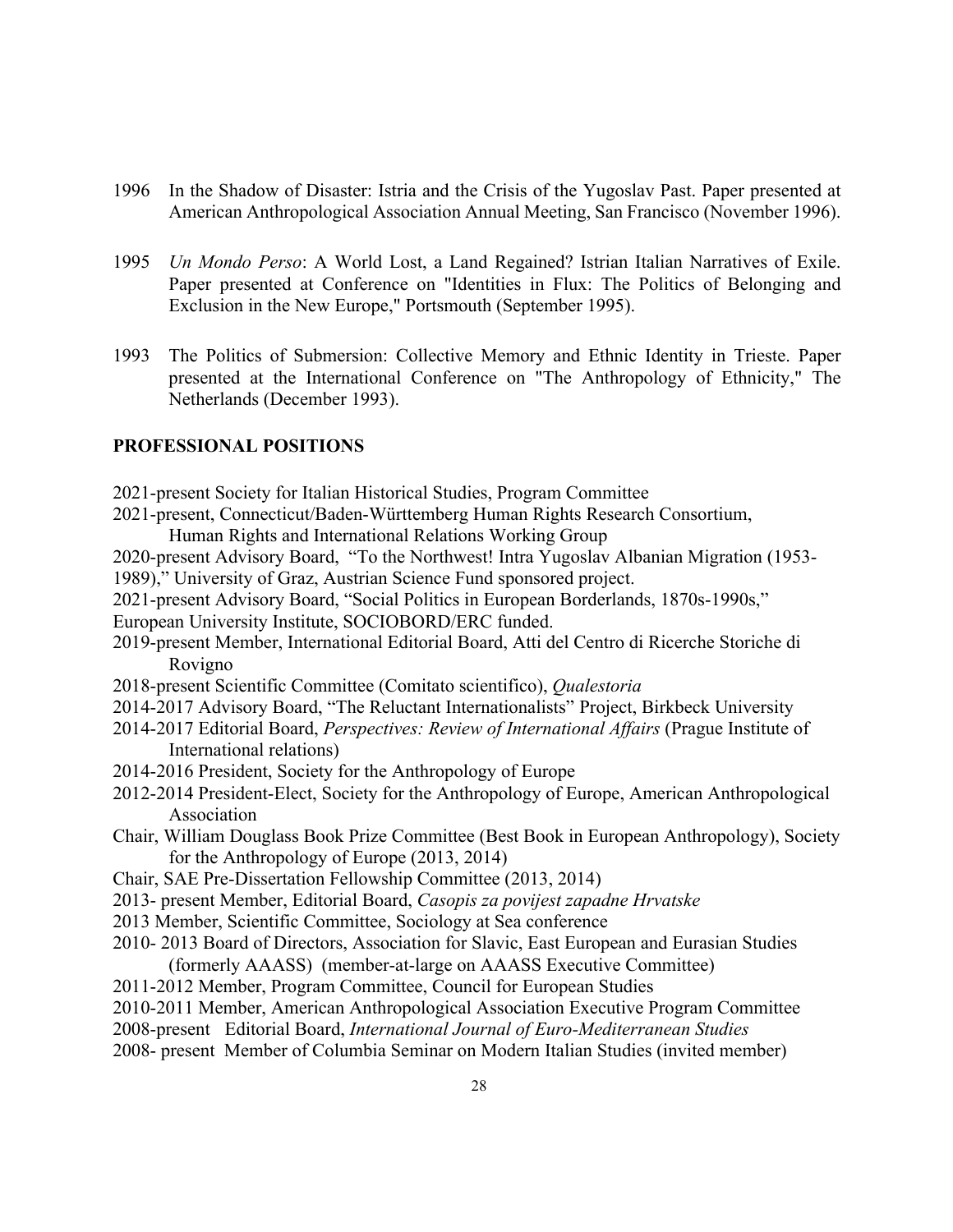2006-present Member of Binghamton/Cornell consortium on the Anthropology of Europe (invited member)

2007 Chair, Pre-Dissertation Fellowship Selection Committee, Council for European Studies 2004-present Member, Advisory Panel, *European History Quarterly*

2001-2003 Executive Board member, Society for the Anthropology of Europe

# **UNIVERSITY COMMITTEE SERVICE**

Steering Committee, Donia Human Rights Center, University of Michigan (2020-present) ADVANCE Launch Committee Convener, University of Michigan (2020-2021) Promotion Panel, Department of History, University of Michigan (2020) Augmented Executive Committee, Department of History, University of Michigan (2019) Awards Committee, Department of History, University of Michigan (2019-2020) Rackham Predoctoral Fellowship Committee, University of Michigan (2018-2019, 2019-2020) Diversity, Equity and Inclusion Committee, Department of History, University of Michigan (2019) Chair, History Undergraduate Honors Program, Department of History, University of Michigan (2017-2018, 2019-2020) Faculty Mentor to junior faculty (Hakem Al-Rustom; Kate Wroblewski) (2017-present) Tenure Promotion Panel, Department of History, University of Michigan (2017) Interviewer for Fulbright Fellowship, International Institute, 2017 Advisory Committee, Center for European Studies, University of Michigan (2017-2019) Undergraduate Honors Committee, Department of History, University of Michigan (2015 present) Graduate Committee, Department of History, University of Michigan (2015-2018) Governance restructuring committee, Department of History, University of Michigan (2015- 2016) Executive committee, Department of History, University of Michigan (2013-2014) Anthropology and History Doctoral Program Executive Committee, University of Michigan (2012-2014, 2016-2019) Center for Russian and East European Studies Executive Committee, University of Michigan (2012-2014; 2020-2022) Faculty Advisor, Mediterranean Topographies Group, University of Michigan (2012-2013) European Section Leader, Department of History, University of Michigan (2012-2013) Graduate Studies Committee, Department of History, University of Michigan (2012-2013) Lectures and Concerts Committee, Bowdoin College (2008-2009) Chair, First-Year Seminar Committee, Bowdoin College (2005-2008) Student Fellowship Committee, Bowdoin College (2004-2005) Faculty Resources Committee, Bowdoin College (2002-2004) Curriculum and Educational Policy Committee, Bowdoin College (1999-2001)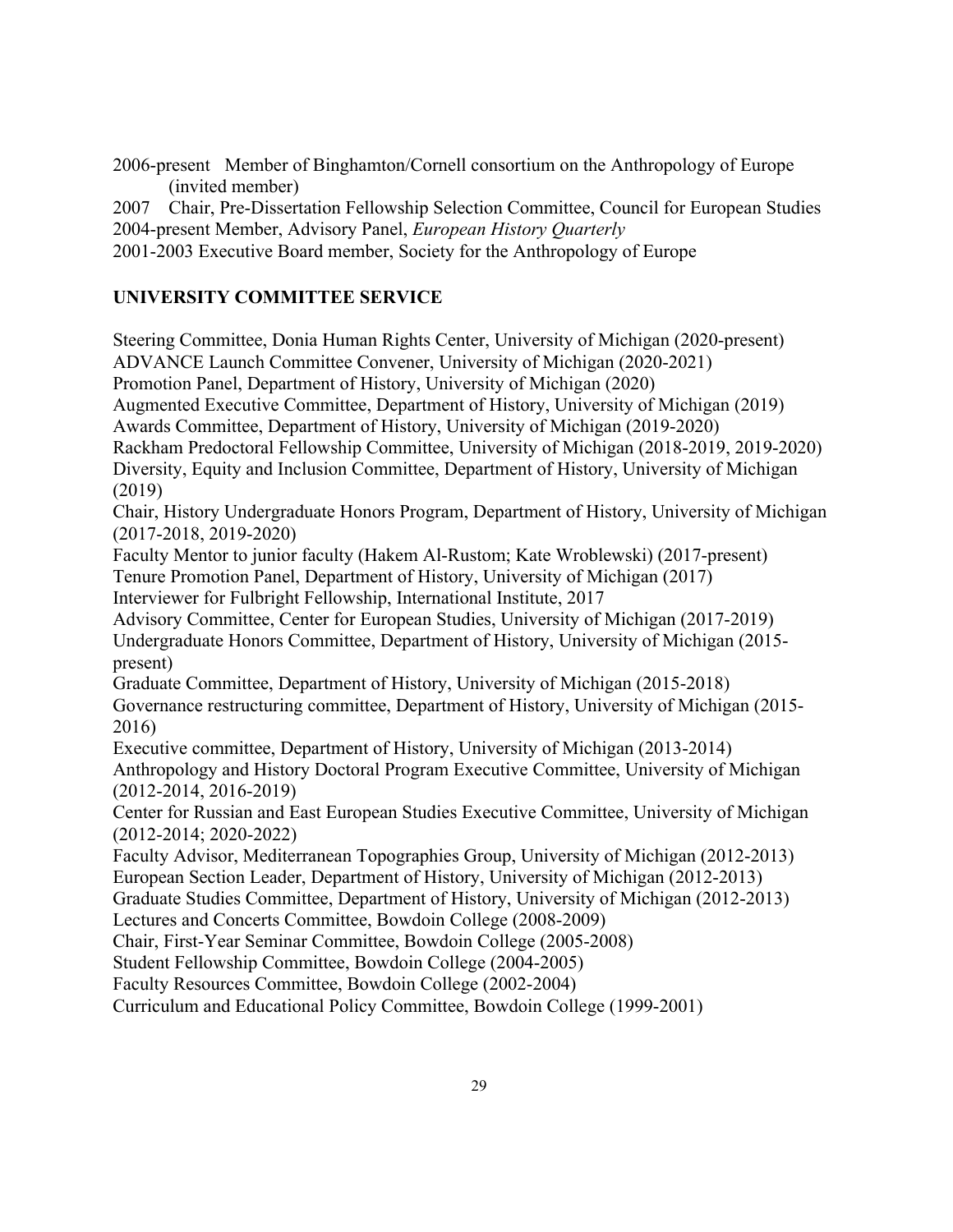#### **OTHER (CURRENT) UNIVERSITY AFFILIATIONS**

Center for European Studies, CES Faculty, University of Michigan Center for Russian, East European, & Eurasian Studies, Faculty Associate Donia Human Rights Center, Faculty Associate International Institute Weiser Center for Emerging Democracies, Faculty Associate

#### **OTHER PROFESSIONAL SERVICE**

Article manuscript reviewer for *Anthropological Quarterly*, *Anthropological Notebooks (Slovenia), Comparative Studies in Society and History, Contemporanea*, *Contemporary European History*, *Cultural Anthropology*, *Current Anthropology*, *East European Politics and Societies*, *Environmental Management*, *European Union Politics*, *Feminist Studies*, *History and Anthropology*, *History and Memory, Historical Journal*, *Human Organization*, *Identities*, *International Journal of Euro-Mediterranean Studies, International Journal of Transitional Justice, International Review of Social History, Journal of Contemporary History, Journal of Modern History, Journal of Modern Italian Studies*, *Meridiana*, *Modern Italy*, *Nations and Nationalism*, *Northeast African Studies*, *Slavic Review, Social and Cultural Geography*

Book manuscript reviewer for Bloomsbury, Christopher Hurst, Cornell University Press, Indiana University Press, Liverpool University Press, Routledge Press, University of California Press, University of Illinois Press, University of Toronto Press, University of Wisconsin Press, Manchester University Press, Palgrave Macmillan, Wallace Johnson First Book Program (American Society for Legal History)

Book proposal reviewer for Berghahn Press, Bloomsbury, Columbia University Press, Liverpool University Press, MIT Press, Oxford University Press, Manchester University Press, Palgrave Macmillan, Routledge, Rowman and Littlefield, Wiley Blackwell

Individual grant reviewer for Aix Marseille Excellence Initiative, American Academy in Berlin, Center for Advanced Studies in the Behavioral Sciences (Stanford), National Humanities Center, National Science Foundation, Austrian Science Fund, Charlotte W. Newcombe Fellowships, Economic and Social Research Council (UK), European Commission (ERC Starting Grants), Comitato di Indirizzo per la Valutazione della Ricerca (Italian Committee to Evaluate Research – Italian Ministry of Education), MIUR/CINECA Region of Calabria, Social Sciences and Humanities Research Council of Canada

Member of grant review panels: Society for the Anthropology of Europe, Council for European Studies, Academy of Educational Development (U.S. State Department-administered grants), National Endowment for the Humanities Summer Stipends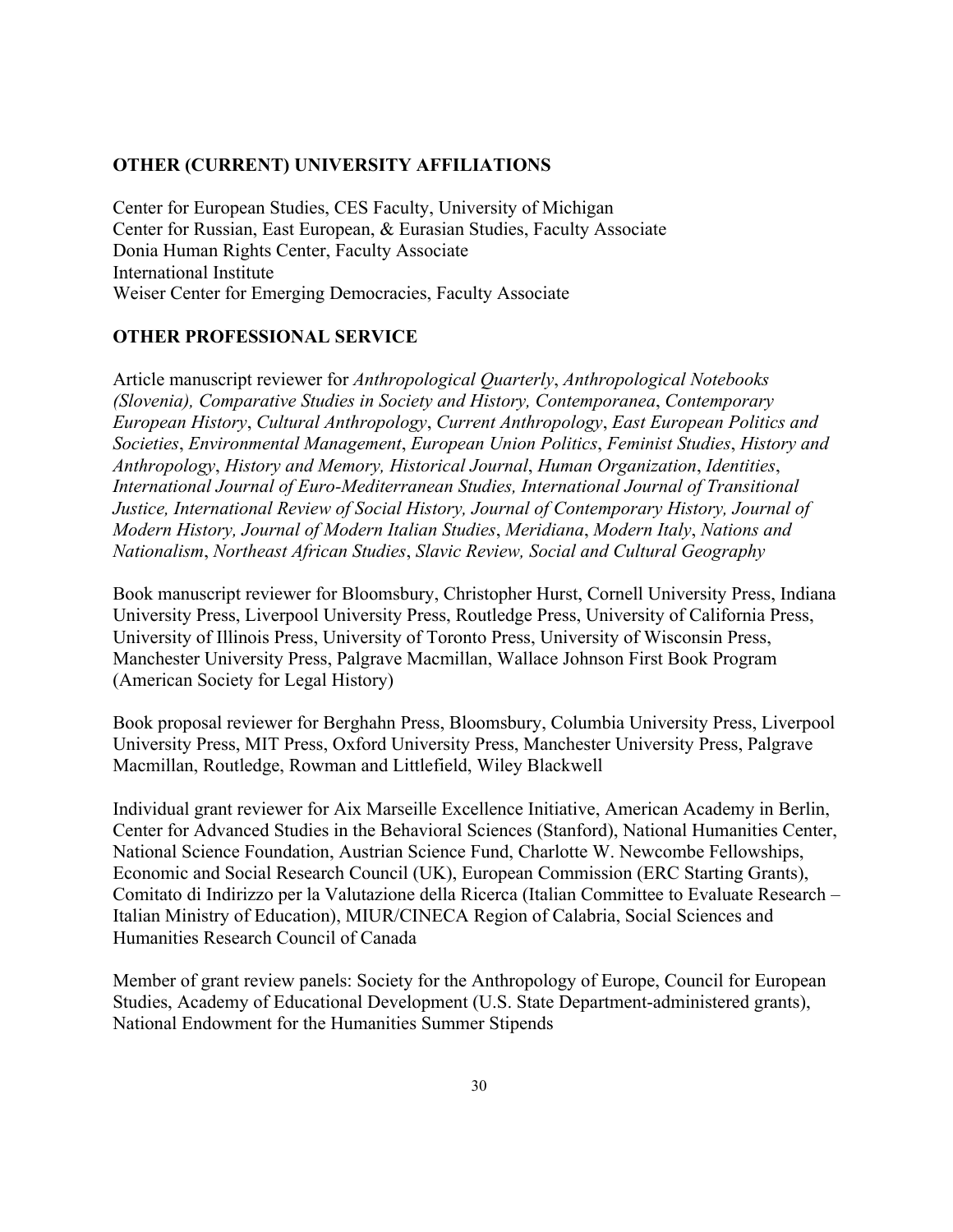University of Michigan Grant Panels: CREEES Admissions and Fellowship Committee, Fulbright, Jean Monnet Graduate Fellowships (Center for European Studies), Robert J. Donia Graduate Student Fellowship, WCEE Summer Funding Fellowships

Juries: American Academy in Rome, Rome Prize Modern Italian Studies (2020); Laura Shannon Prize, Nanovic Institute, Notre Dame University (2021); Society for Italian History (SIHS) Article Prize for Modern Italian History (2021)

External Tenure and Promotion Reviews: Birkbeck College, Brigham Young University, Carnegie Mellon University, Central European University, Harvard University, University of California at Berkeley, University of California at Los Angeles, University of California at San Diego, University of California at Santa Barbara, University of East London, University of Miami

Outside examiner: Comprehensive Ph.D. exams, Department of Anthropology, University of Connecticut-Storrs (May 2008); M.A. exams/thesis Marko Klavora, History, University of Primorska, Slovenia (August 2008); Ph.D. Exams Raluca Musat, History, SSEES, University College London.

### **GRADUATE STUDENTS SUPERVISED**

Member, Preliminary Exam Committee:

Cristian Capotescu, History, University of Michigan, Chair of Committee (Exams July 2015) Pierluigi Erbaggio, Romance Languages, University of Michigan (Exams January 2012) Ryan Glauser, History, University of Michigan, Chair of Committee Harry Kashdan, Comparative Literature, University of Michigan, Chair of Committee (Exams September 2013) Ashley Rockenbach, History, University of Michigan (Exams June 2012) Lediona Shahollari, History, University of Michigan (Exams May 2020) Roberto Vezzani, Romance Languages, University of Michigan (Exams Fall 2012) Matthew Woodbury, History, University of Michigan (Exams January 2013)

Member, Dissertation Committee:

Smadar Brack, Anthropology, University of Michigan (defended April 2017) Pierluigi Erbaggio, Romance Languages, University of Michigan (defended September 2016) Timnet Gedar, History, University of Michigan Krista Goff, History, University of Michigan (defended December 2013) Harry Kashdan, Comparative Literature, University of Michigan (defended December 2017) Pragya Kaul, History and Frankel Center for Judaic Studies, University of Michigan Purvi Mehta, Joint Program in Anthropology and History, University of Michigan (defended October 2013)